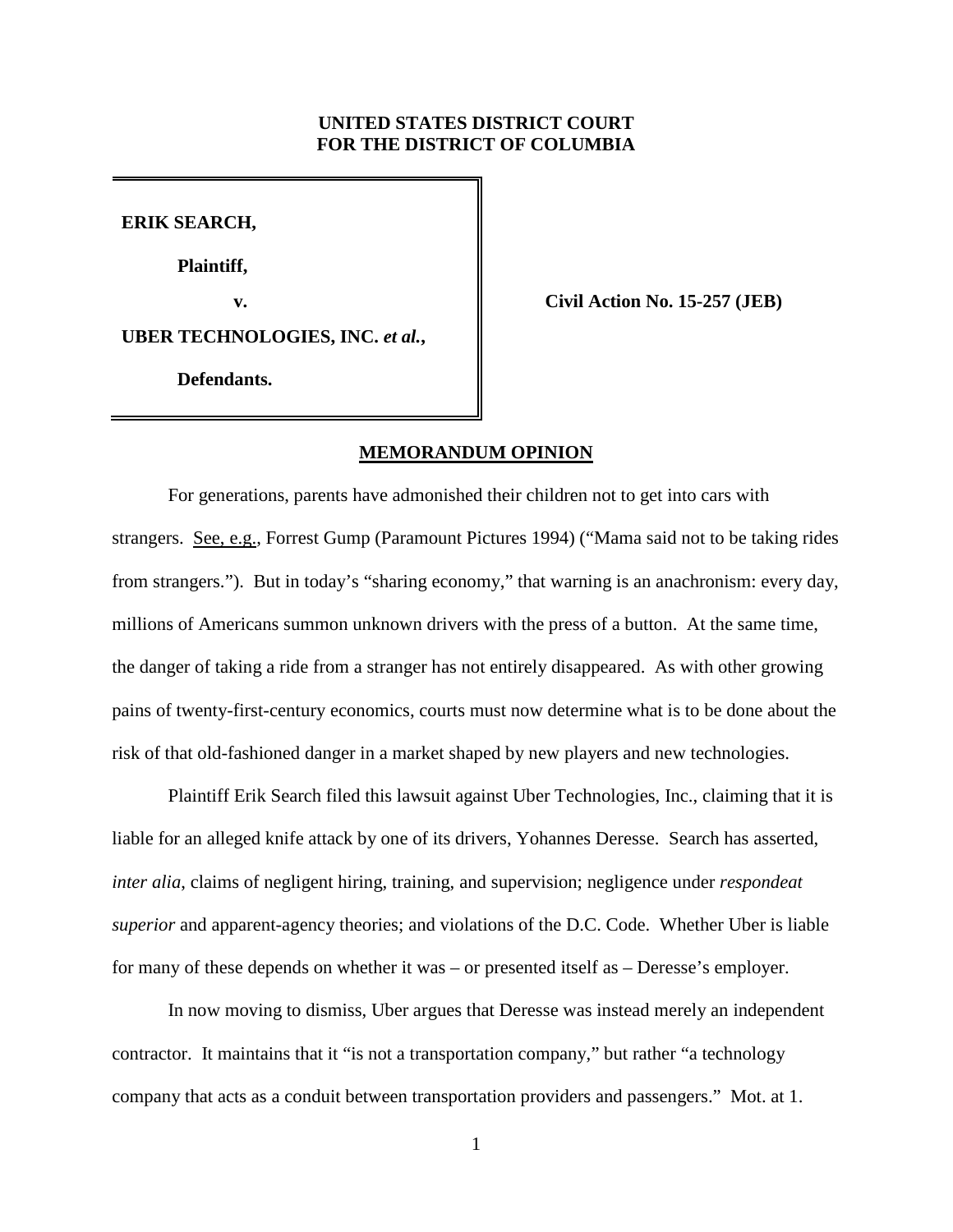Search responds that Defendant now seeks to disavow, for its own legal expediency, the promotional language and promises that helped it amass a broad consumer base and multibillion-dollar valuation – in his view, Uber's is a classic corporate case of trying to have one's cake and eat it, too. Both sides' rhetoric notwithstanding, the Court concludes that it is premature to decide most of these issues at this time. This is because, in its Motion to Dismiss, Uber relies predominantly on factual information outside the four corners of Plaintiff's Complaint. For the reasons that follow, consequently, the Court will deny in large part, and grant in part, Uber's Motion.

## **I. Background**

According to the Amended Complaint, which the Court must presume to be true at this stage, Defendant Uber "is a car service that provides drivers to customers on demand through a cell phone application, or 'app,' in cities around the world." Am. Compl.,  $\P$  6. In its app – which is free to download and install on any smartphone – the company markets itself to consumers as "your private driver in more than 50 countries."  $\underline{Id}$ ,  $\P$  6, 10.

Uber's business model operates as follows: it dictates the fares charged in each jurisdiction in which it operates, collects the appropriate payment from each passenger, and then passes on to its drivers 75-80% of the fares collected while keeping the remaining portion for itself. See id., ¶ 11. Notably, "Uber drivers do not collect any form of payment directly from consumers; rather, they receive payment for their work . . . via weekly direct deposit."  $\underline{Id}$ ,  $\P$  12. Drivers are not permitted to set their own fares, accept cash payment from consumers, or retroactively adjust a fare up or down. See id.,  $\P$  13-14.

Defendant "subjects its drivers," moreover, "to a host of specific requirements concerning the performance of their driving duties."  $\underline{Id}$ ,  $\P$  15. Among other things, the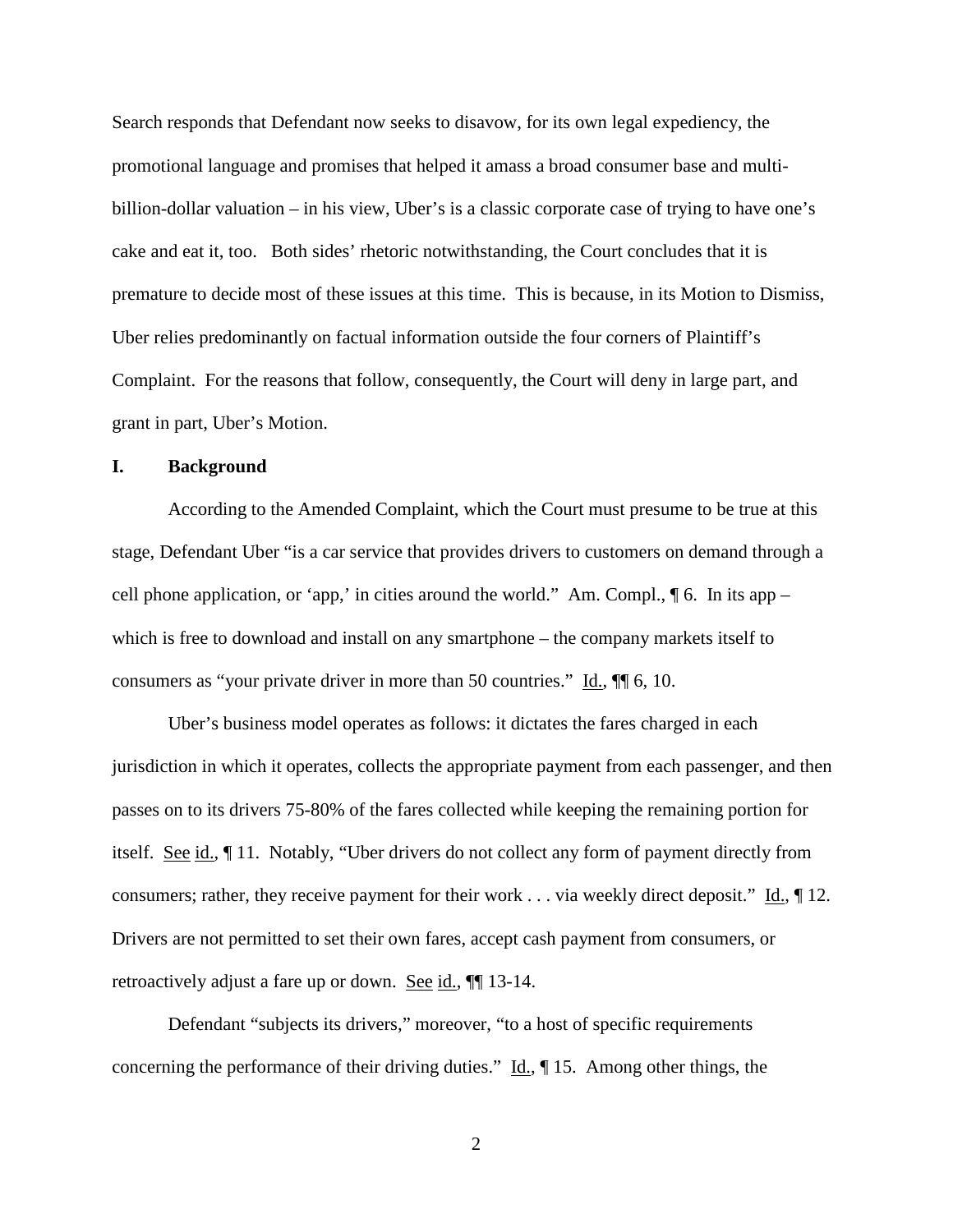company demands that its drivers "utilize an app on a phone provided by Uber"; maintain their vehicles in "great" mechanical shape and "acceptably clean" condition; "adhere to Uber's rules regarding tipping," which include refusing tips once and accepting them only on the second offer; sustain an acceptable ride-request-acceptance rate; respond to ride requests within an acceptable timeframe; "display the Uber logo on their vehicles"; and refrain from excessively calling passengers who have requested a ride. See id.

On September 8, 2013, Plaintiff Erik Search and three of his friends required transportation from 3030 K Street, NW, in the District of Columbia. See id.,  $\P$  16. As he had on multiple past occasions, Search used the Uber app on his phone to request a pick-up at that location. See id.,  $\P$  16-17. On that evening, Uber driver Yohannes Deresse accepted Plaintiff's request and arrived shortly thereafter. See id.

Immediately following the group's entry into the car, Deresse "began to act erratically." See id.,  $\P$  18. Uncomfortable with Deresse's behavior, Search and his companions exited the vehicle and began walking away. See id.,  $\P$  18-19. According to Plaintiff, Deresse followed them out of the car and began to verbally harass them. See id., 19. In response, Search told the driver "to leave them alone," and that "they did not feel safe riding in an Uber car with him." See id., ¶ 20.

 At that point, the verbal dispute escalated into physical violence. As Search recounts, Deresse pulled out a knife and stabbed him at least six times in his chest and left arm. See id.,  $\P$ 21-22. Plaintiff sustained severe injuries during the course of the brutal attack, requiring him to undergo "CT scans, x-rays, surgical exploration of the chest wound, diagnostic laparoscopy, cauterization, and muscle reconstruction with sutures and staples."  $\underline{Id}$ ,  $\P$  22. In addition,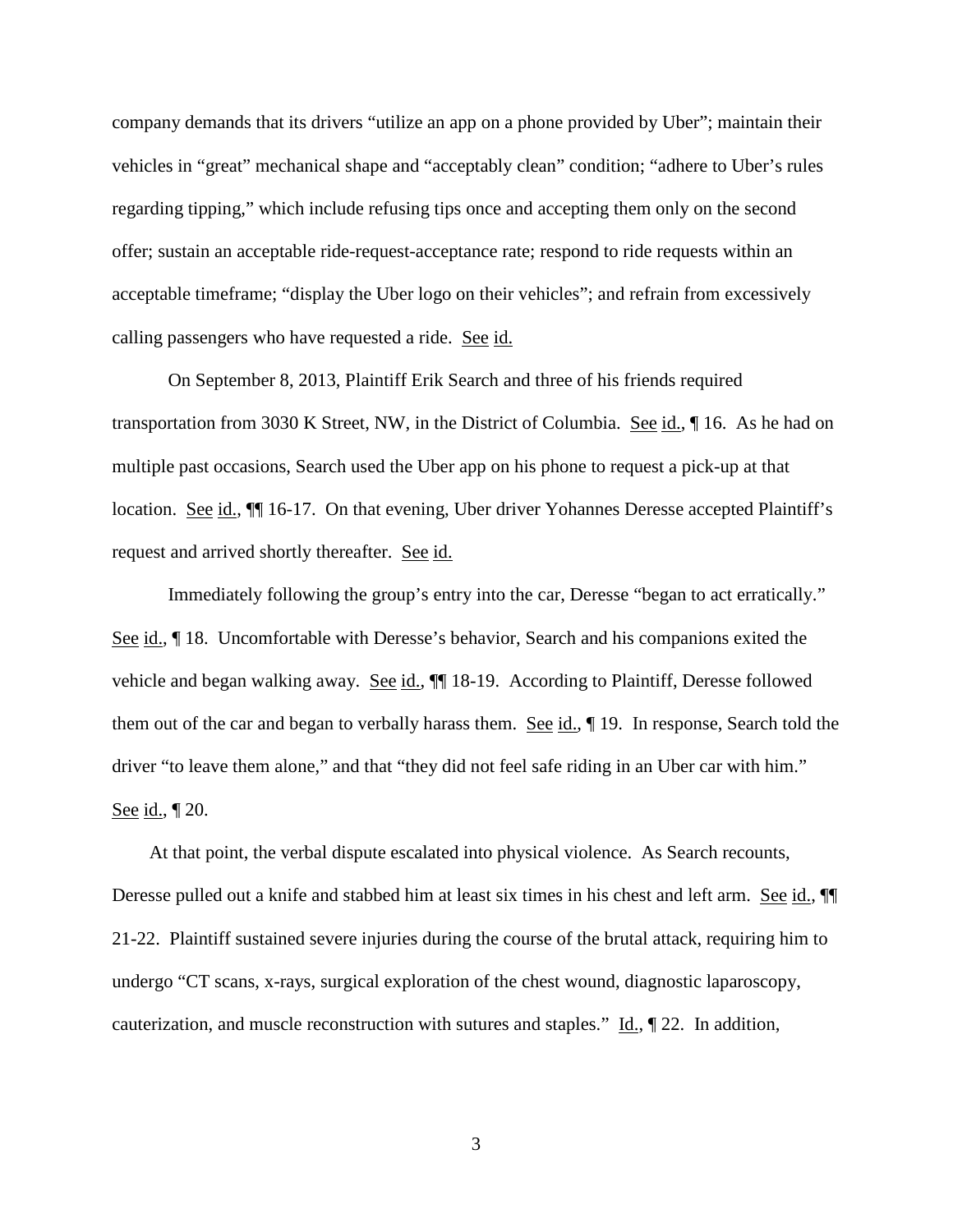Plaintiff suffered "pain, mental anguish, humiliation, and indignity" as a result of the assault. Id., ¶ 23.

Naming Deresse and Uber as Defendants - as well as another entity since dismissed, see ECF No. 15 (Stipulation of Dismissal) - Plaintiff filed suit in D.C. Superior Court, alleging a variety of state-law tort claims and one violation of the D.C. Consumer Protection Procedures Act, codified at D.C. Code § 28-3905(k). Uber, in turn, removed the suit to federal court on diversity grounds and now moves to dismiss all causes of action lodged against it. (Deresse has not yet been served.)

### **II. Legal Standard**

Under Federal Rule of Civil Procedure  $12(b)(6)$ , a court must dismiss a claim for relief when the complaint "fail[s] to state a claim upon which relief can be granted." In evaluating a motion to dismiss under Rule 12(b)(6), the Court must "treat the complaint's factual allegations as true and must grant plaintiff the benefit of all inferences that can be derived from the facts alleged." Sparrow v. United Air Lines, Inc., 216 F.3d 1111, 1113 (D.C. Cir. 2000) (internal quotation marks and citation omitted); see also Ashcroft v. Iqbal, 556 U.S. 662, 678 (2009). A court need not accept as true, however, "a legal conclusion couched as a factual allegation," nor an inference unsupported by the facts set forth in the complaint. Trudeau v. FTC, 456 F.3d 178, 193 (D.C. Cir. 2006) (quoting Papasan v. Allain, 478 U.S. 265, 286 (1986)). Although "detailed factual allegations" are not necessary to withstand a Rule 12(b)(6) motion, Bell Atl. Corp. v. Twombly, 550 U.S. 544, 555 (2007), "a complaint must contain sufficient factual matter, [if] accepted as true, to state a claim to relief that is plausible on its face." Iqbal, 556 U.S. at 678 (internal quotation marks omitted). Though a plaintiff may survive a Rule 12(b)(6) motion even if "recovery is very remote and unlikely," the facts alleged in the complaint "must be enough to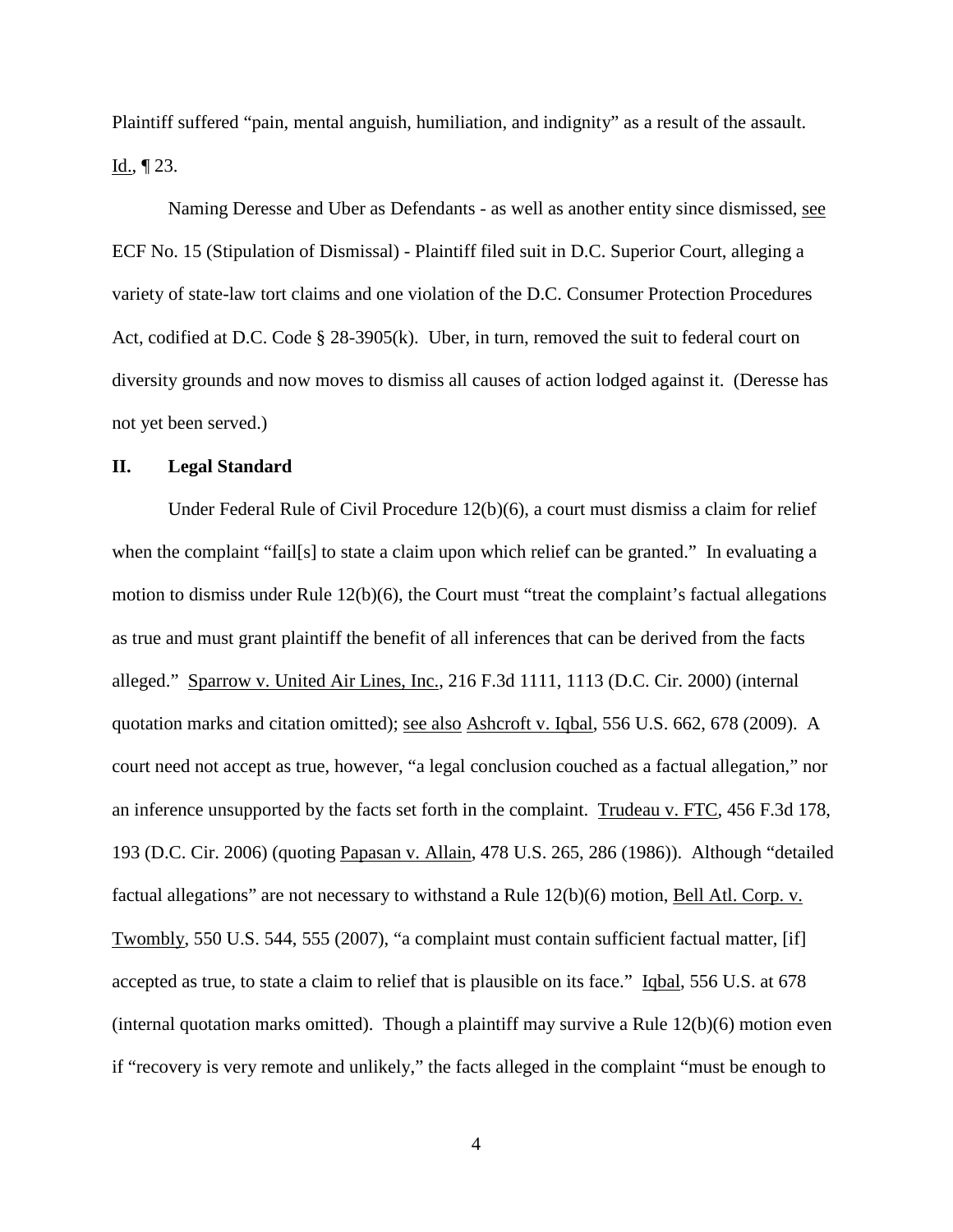raise a right to relief above the speculative level." Twombly, 550 U.S. at 555-56 (quoting Scheuer v. Rhodes, 416 U.S. 232, 236 (1974)).

A motion to dismiss under Rule 12(b)(6) must rely solely on matters within the complaint, see Fed. R. Civ. P. 12(d), which includes statements adopted by reference as well as copies of written instruments joined as exhibits. See Fed. R. Civ. P. 10(c). Where the Court must consider "matters outside the pleadings" to reach its conclusion, a motion to dismiss "must be treated as one for summary judgment under Rule 56." Fed. R. Civ. P. 12(d); see also Yates v. District of Columbia, 324 F.3d 724, 725 (D.C. Cir. 2003). Such conversion is premature, however, if all parties have not yet had the "opportunity to present evidence in support of their respective positions." Kim v. United States, 632 F.3d 713, 719 (D.C. Cir. 2011) (citing Fed. R. Civ. P. 12(d)).

## **III. Analysis**

In the instant Motion, Uber moves to dismiss five of the eight counts in the Amended Complaint. The Court analyzes each in turn, after first resolving a threshold procedural issue.

### A. Conversion to Motion for Summary Judgment

A motion to dismiss under Rule 12(b)(6) must rely solely on facts within the four corners of the Complaint, and the Court must adjudicate the Motion under the same constraint. See Fed. R. Civ. P. 12(d); see also Hawkins v. Boone, 786 F. Supp. 2d 328, 332 (D.D.C. 2011). Here, however, Defendants have submitted materials outside the Complaint along with their Motion – namely, the Declaration of Rachel Holt, see Mot., Exh. 1, and Uber's User Terms and Conditions (User Agreement). See id., Exh. B. As previously mentioned, if a court considers such materials in resolving a 12(b)(6) motion, it must convert the motion as filed into one for summary judgment.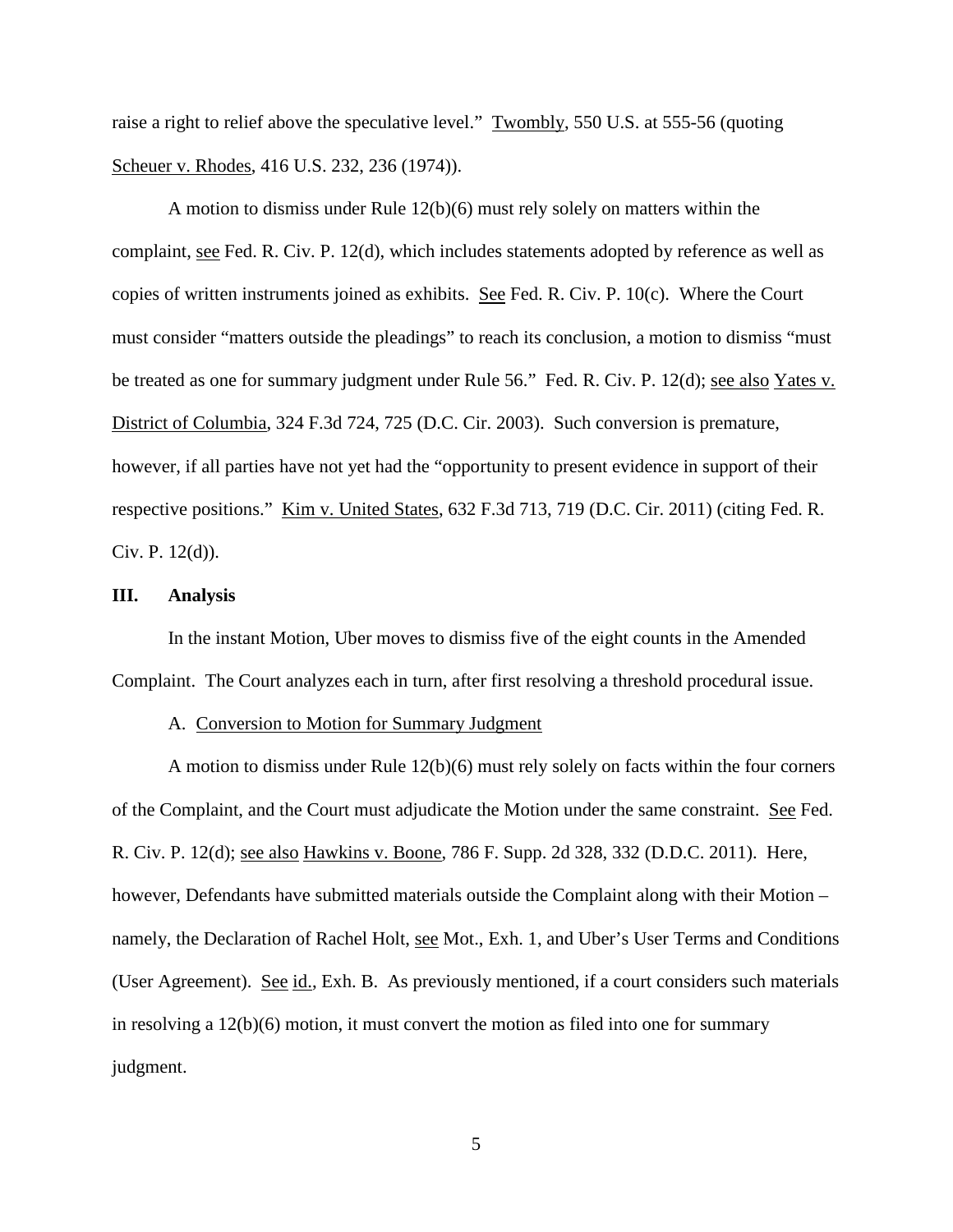Before such a conversion, the Court must "afford[] all parties reasonable opportunity to present all material made pertinent to such a motion by Rule 56." Gordon v. Nat'l Youth Work Alliance, 675 F.2d 356, 360 (D.C. Cir. 1982) (internal quotation marks and citation omitted); see also Mitchell v. E. Sav. Bank, FSB, 890 F. Supp. 2d 104, 108 (D.D.C. 2012) (declining to convert motion to dismiss where doing so "would deny Plaintiff any opportunity in discovery to develop his evidentiary support"). Ultimately, though, the decision "whether to accept extrapleading matter" and convert the motion to one seeking summary judgment is committed to the discretion of the court. See 5C Charles Alan Wright & Arthur R. Miller, Fed. Prac. & Proc. Civ. § 1371 (3d ed.); see also Flynn v. Tiede-Zoeller, Inc., 412 F. Supp. 2d 46, 50-51 (D.D.C. 2006).

In this case conversion would be premature, as Plaintiff has not had a meaningful opportunity to present supporting materials outside of his Complaint. Search nonetheless urges the Court to treat Uber's Motion as one for summary judgment and to deny it on the basis that numerous material factual disputes persist despite the materials Defendant has submitted. See Opp. at 8-9. The Court declines the invitation, believing that the more prudent course is to confine its inquiry solely to the allegations in the Complaint. Both sides will have an opportunity to present a fully developed record for summary judgment, if either side subsequently so moves.

### B. Count I: Negligent Hiring, Training, and Supervision

In the District of Columbia, employers operating public businesses are generally "bound to use reasonable care to select employees competent and fit for the work assigned to them and to refrain from retaining the services of an unfit employee." Schecter v. Merchants Home Delivery, Inc., 892 A.2d 415, 431 (D.C. 2006) (quoting Fleming v. Bronfin, 80 A.2d 915, 917 (D.C. 1951)) (internal quotation marks and citation omitted). When an employer has disregarded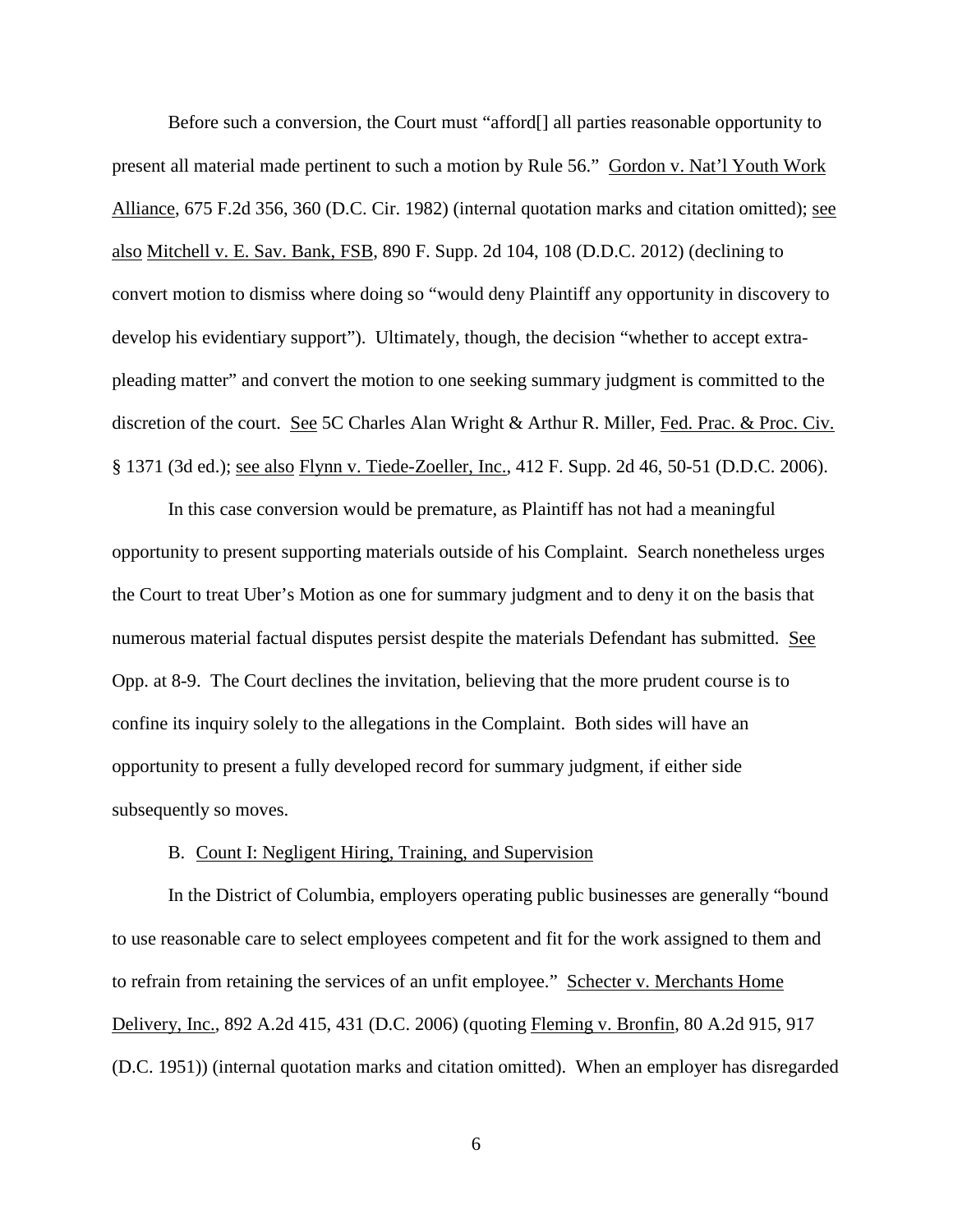this duty and "as a result injury is occasioned to a third person," liability may be imputed to the employer "even though the injury was brought about by the willful act of the employee beyond the scope of his employment." Id. (quoting Fleming, 80 A.2d at 917) (internal quotation marks and citation omitted). A master-servant relationship need not underlie a claim of negligent hiring, for an entity may also be liable for the negligent-hiring of an independent contractor. See Doe v. Exxon Mobil Corp., 573 F. Supp. 2d 16, 28 (D.D.C. 2008). Because it is thus irrelevant – for this count – whether Deresse was an independent contractor or an employee, the Court will presume he was an employee when analyzing the negligent hiring claim. The Court similarly bears in mind that the direct-liability theory of negligent hiring is distinct from negligence based on the vicarious-liability doctrine of *respondeat superior*; those claims, which Plaintiff also raises, will be discussed *infra*.

Plaintiff asserts that Uber "had a duty to use reasonable care in the selection, hiring, training, and supervision of its employees." Am. Compl., ¶ 25. He alleges that it breached that duty

> by failing to hire personnel properly qualified to operate Uber vehicles in a safe and reasonable manner; by failing to properly screen potential employees . . . ; by failing to abide by proper screening protocols before hiring employees . . . ; by hiring dangerous and unstable drivers including Defendant Deresse; by failing to provide follow-up, in-service safety training . . . ; by failing to terminate Defendant Deresse prior to the incident in question; and failing to properly supervise drivers while such drivers are operating Uber vehicles.

Id., ¶ 27. Search furthermore believes that Uber "had actual or constructive notice of [its] failures to properly hire, train, and supervise their employees," and of "Deresse's dangerous nature, potential for violence and general unfitness for duty." Id., ¶ 28. Indeed, according to Plaintiff, Uber "knew to a moral certainty" that its drivers "would predictably experience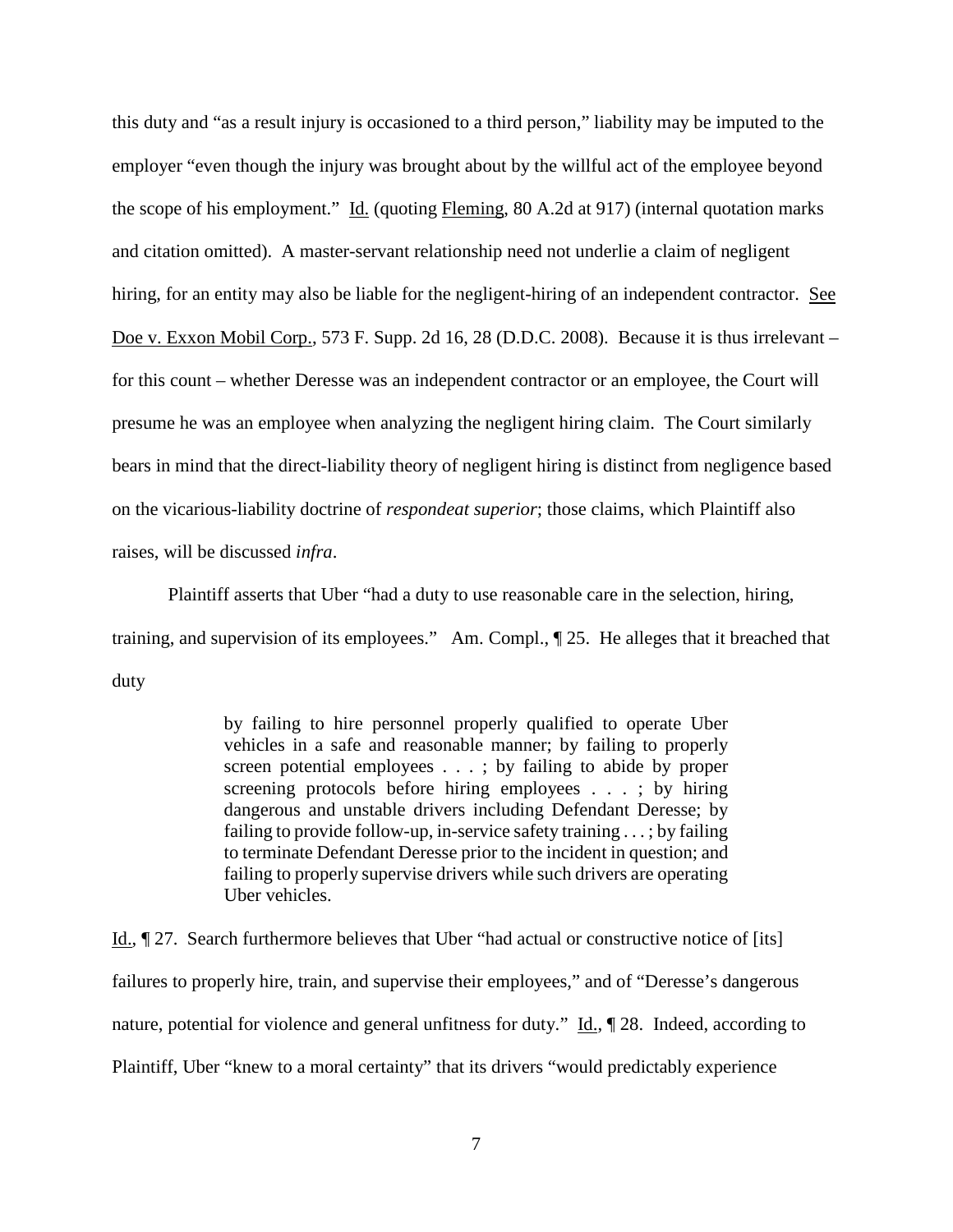confrontations with passengers, and that as a result of the failure to properly hire, train, and supervise, criminal attacks o[n] District of Columbia residents would occur." Id.

While Uber does not disagree that it has a duty to take reasonable care in hiring, training, and supervising its drivers, it maintains that Plaintiff's allegations about its negligence in this area are "conclusory assertions . . . devoid of any factual matter." Mot. at 11. The Court agrees.

Generally, "[a]n employer cannot be liable for negligent hiring if the employer conducts a reasonable investigation into the person's background or if such an investigation would not have revealed any reason not to hire that person." Exxon Mobil Corp., 573 F. Supp. 2d at 28-29. Importantly, then, to state a claim for negligent hiring, a plaintiff must allege specific facts from which an inference can be drawn that the employer did not conduct a reasonable background investigation, and that such an investigation would have uncovered a reason not to hire the alleged tortfeasor.

Here, Plaintiff fails to do either. His only factual allegations pertaining to Uber's prehiring screening consist of a quote from Uber's promise, on its website, to conduct "a rigorous background check" of "[a]ll Uber ridesharing and livery partners." Am. Compl., ¶ 7. The Complaint excerpts Uber's own explanation of its background investigations, namely:

> The three-step screening we've developed across the United States, which includes county, federal and multi-state checks, has set a new standard. These checks go back 7 years, the maximum allowable by the Fair Credit Reporting Act. We apply this comprehensive and new industry standard consistently across all Uber products . . . . Our process includes prospective and regular checks of drivers' motor vehicle records to ensure ongoing safe driving. . . . [O]ur background checking process and standards are . . . often more rigorous than what is required to become a taxi driver.

Id. (quoting "Uber Background Checks," http:// blog.uber.com/driverscreening). Plaintiff does not allege that Uber did not actually conduct a background check consistent with these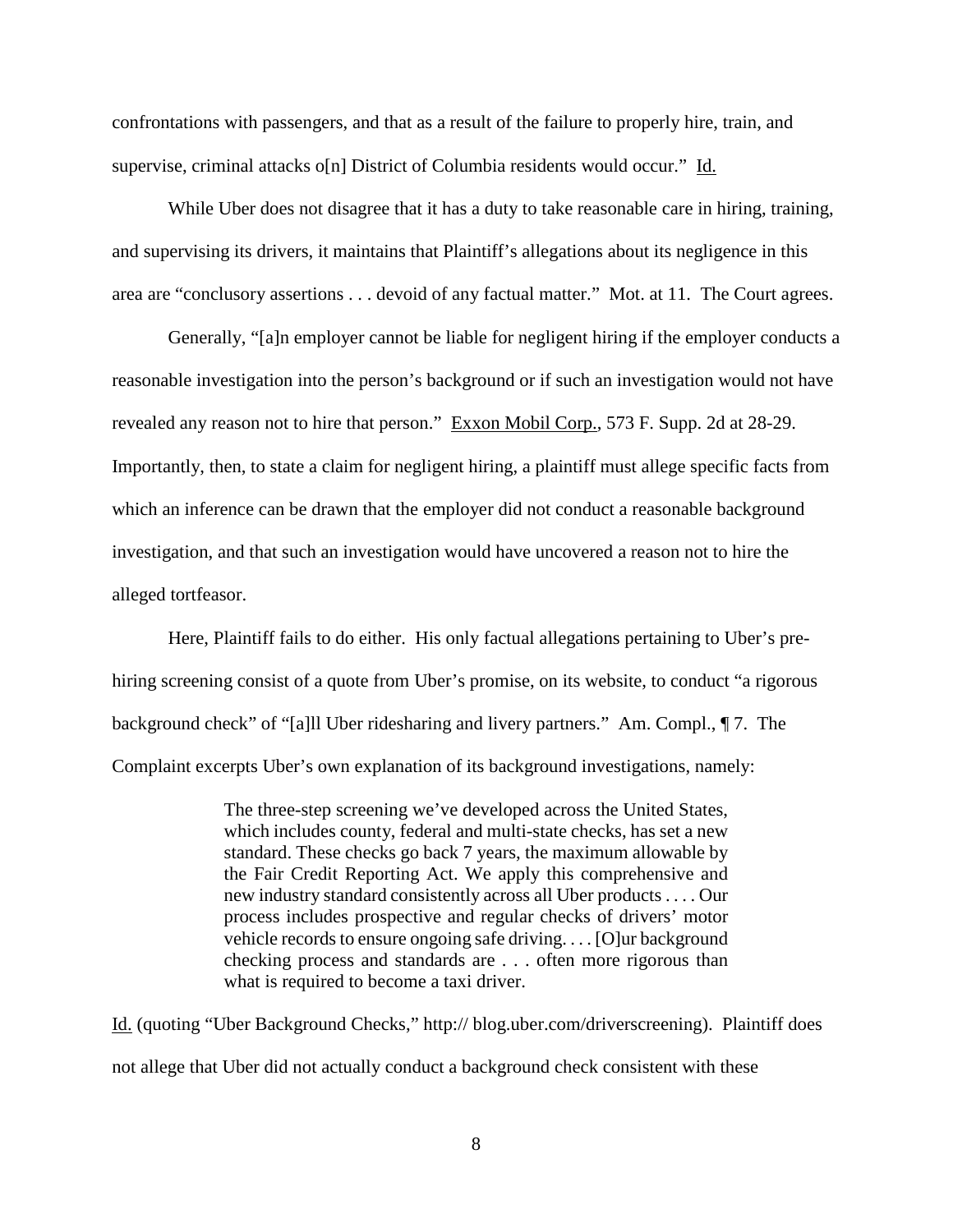procedures prior to hiring Deresse. Furthermore – and fatally for his claim – Search does not allege either that these background-investigation procedures were not reasonably calculated to discover a "red flag" in Deresse's past, or even that any such "red flag" existed. See Moseley v. Second New St. Baptist Church, 534 A.2d 346, 349 n.6 (D.C. 1987) (explaining that plaintiff must establish that employer "knew or should have known of any prior history of or tendency toward assaults" to make out claim for negligent hiring).

The gravamen of Plaintiff's complaint seems to be that Uber's hiring mechanisms must have been inadequate if they failed to uncover that Deresse "was emotionally unstable and unqualified to be a driver, and that he was a danger to the public." Am. Compl., ¶ 30. But this *res ipsa loquitur*-style logic falls short of the threshold required to survive a Rule 12(b)(6) motion. For Search does not allege that any reasonable background investigation would have uncovered Deresse's emotional instability and poor driving qualifications. Nor does he identify any particular measures that Uber did not take that could have prevented the hiring of Deresse. And the Rule "demands more than an unadorned, the defendant-unlawfully-harmed-me accusation." Iqbal, 556 U.S. at 678.

Since Search might contend that he cannot know, absent discovery, precisely what Uber learned about Deresse at the time of his hiring, it may seem unreasonable to expect the Complaint to offer a more detailed factual foundation for Plaintiff's negligent-hiring claim. This apparent Catch-22 is the reason that "detailed factual allegations are not necessary to withstand a Rule 12(b)(6) motion," but it does not excuse a Plaintiff's failure to "put forth factual content that allows the court to draw the reasonable inference that the defendant is liable for the misconduct alleged." <u>Kenley v. District of Columbia</u>, -- F. Supp. 3d --, 2015 WL 1138274 (D.D.C. March 13, 2015) (internal quotation marks and citations omitted). Were that not the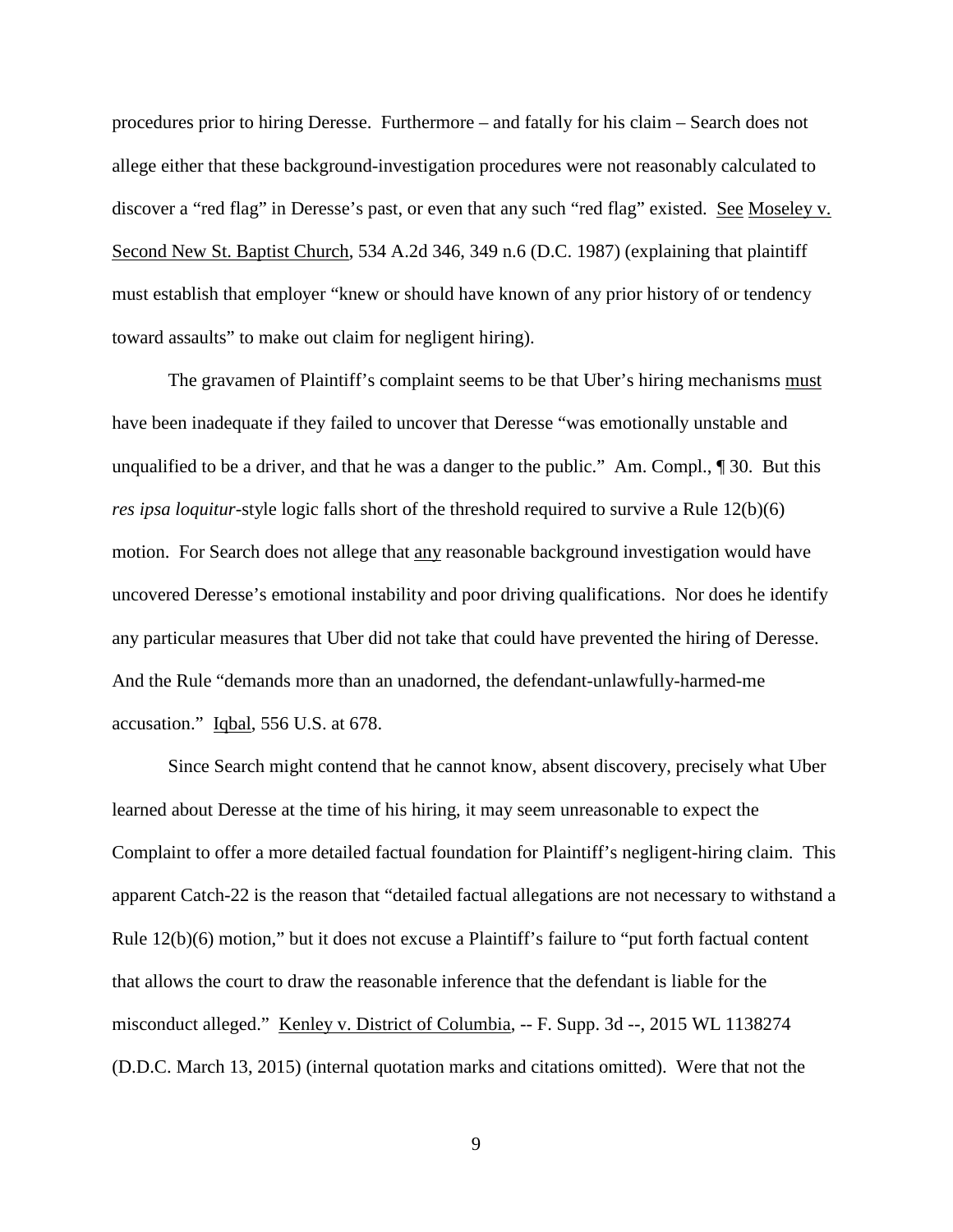case, a plaintiff might merely invoke the magic words  $-e.g.,$  "negligent hiring," "constructive" knowledge," and the like – and thereby subject a defendant to costly and potentially meritless litigation. In addition, a plaintiff's investigation of an employee before filing suit could demonstrate than an employer did know (or should have known) of the employee's prior malfeasance.

Even reading his allegations in the light most favorable to Plaintiff, as the Court must, the Amended Complaint offers little more than "[t]hreadbare recitals of the elements of" a negligenthiring claim, "supported by mere conclusory statements." Igbal, 556 U.S. at 678. The Court agrees with Defendant that, at best, Search's allegations are "consistent with" Uber's liability, but fail to push his claims from the possible to the plausible. Id.

Search's meager allegations pertaining to his negligent-training and -supervision claims are even less robust: He does not offer any specific allegations about Uber's training and supervision programs, beyond the aforementioned quote from the company's website. And he does not assert that any particular training or supervisory programs would have prevented the assault alleged here. As the Court, consequently, need not further consider these claims – indeed, Search essentially ignored them in his Opposition – it will grant Defendant's Motion to Dismiss as to Count I.

# C. Count IV: *Respondeat Superior*

Search's fourth count seeks to hold Uber vicariously liable for Deresse's actions. It is hornbook law that "[u]nder the doctrine of *respondeat superior*, an employer may be held liable for the acts of his employees committed within the scope of their employment." Brown v. Argenbright Sec., Inc., 782 A.2d 752, 757 (D.C. 2001) (quoting Boykin v. District of Columbia, 484 A.2d 560, 561 (D.C. 1984)). A claim for vicarious liability under a *respondeat superior*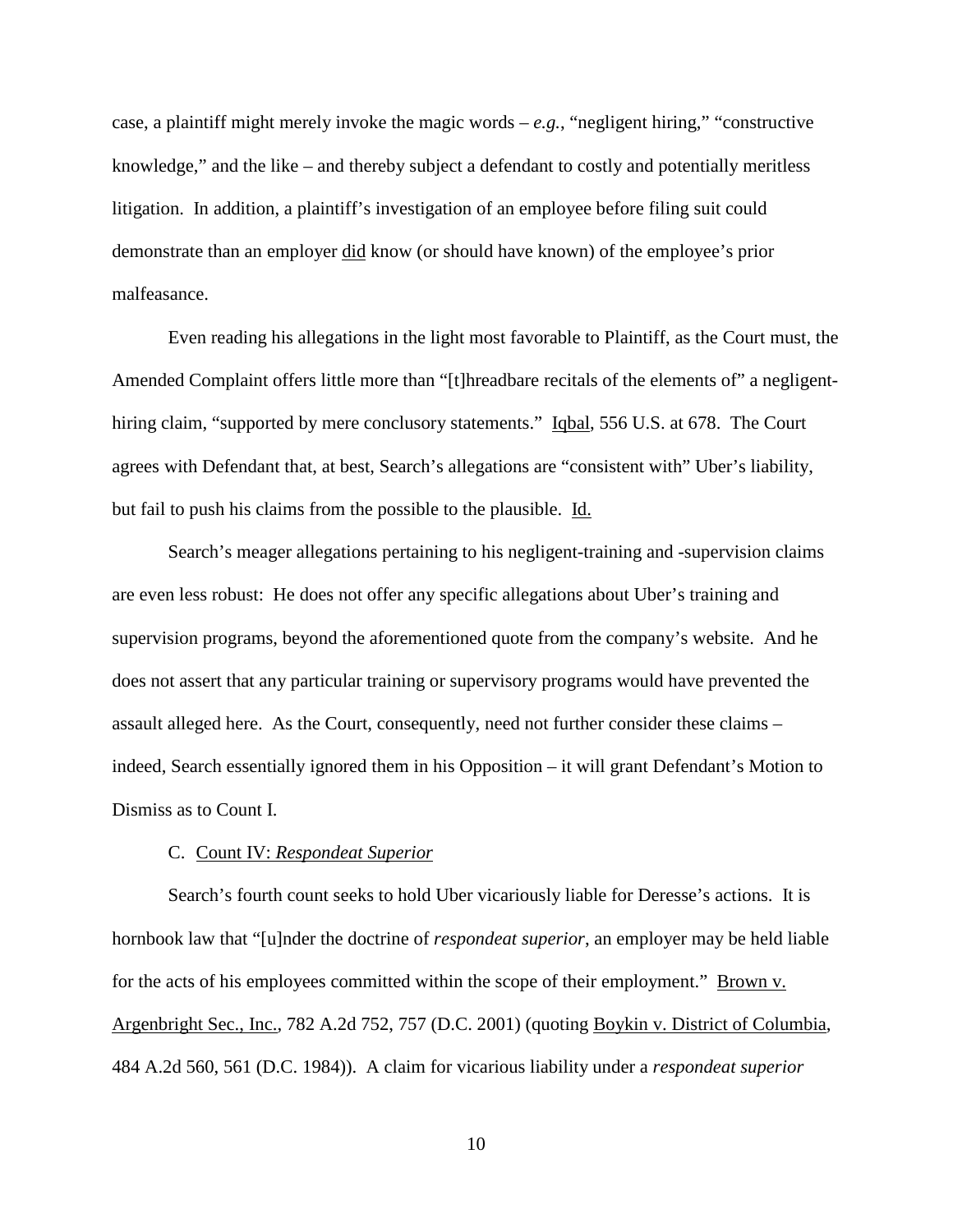theory consists, therefore, of two prongs: an employer-employee relationship and a tortious act committed by the employee within the scope of his employment. The Court addresses each in turn.

## *1. Employer-Employee Relationship*

The parties agree that in the District of Columbia, the question of whether an employeremployee relationship exists is governed by a five-factor test that examines: (1) involvement in the selection and engagement of the employee; (2) payment of wages; (3) power to discharge; (4) power to control the employee's conduct; and (5) whether the employee's work is part of the regular business of the employer. See Moorehead v. District of Columbia, 747 A.2d 138, 143 (D.C. 2000); LeGrand v. Insurance Co. of N. Am., 241 A.2d 734, 735 (D.C. 1968). Under this test, the fourth factor – "the right to control an employee . . . and not the actual exercise of control or supervision" – is usually "the determinative factor." Moorehead, 747 A.2d at 143 (internal quotation marks and citation omitted). "Whether a master-servant (or principal-agent) relationship exists in a given situation depends on the particular facts of each case," and here, of course, we must take the facts to be as Plaintiff has alleged them. Id. (internal quotation marks and citation omitted).

Plaintiff asserts that Deresse was "an employee, agent, and/or servant" of Uber at the time of the incident at issue in this case. <u>See</u> Am. Compl.,  $\oint$  5. He alleges a number of facts that, he believes, establish this employer-employee relationship: For instance, Uber screens new drivers, dictates the fares they may charge, and pays such drivers weekly. See id., ¶¶ 7-12. Search claims that "[u]pon threat of termination, Uber subjects its drivers to a host of specific requirements," including, *inter alia*, the use of the Uber app, standards for the cleanliness and mechanical functioning of their cars, rules regarding tipping, minimum timeframes and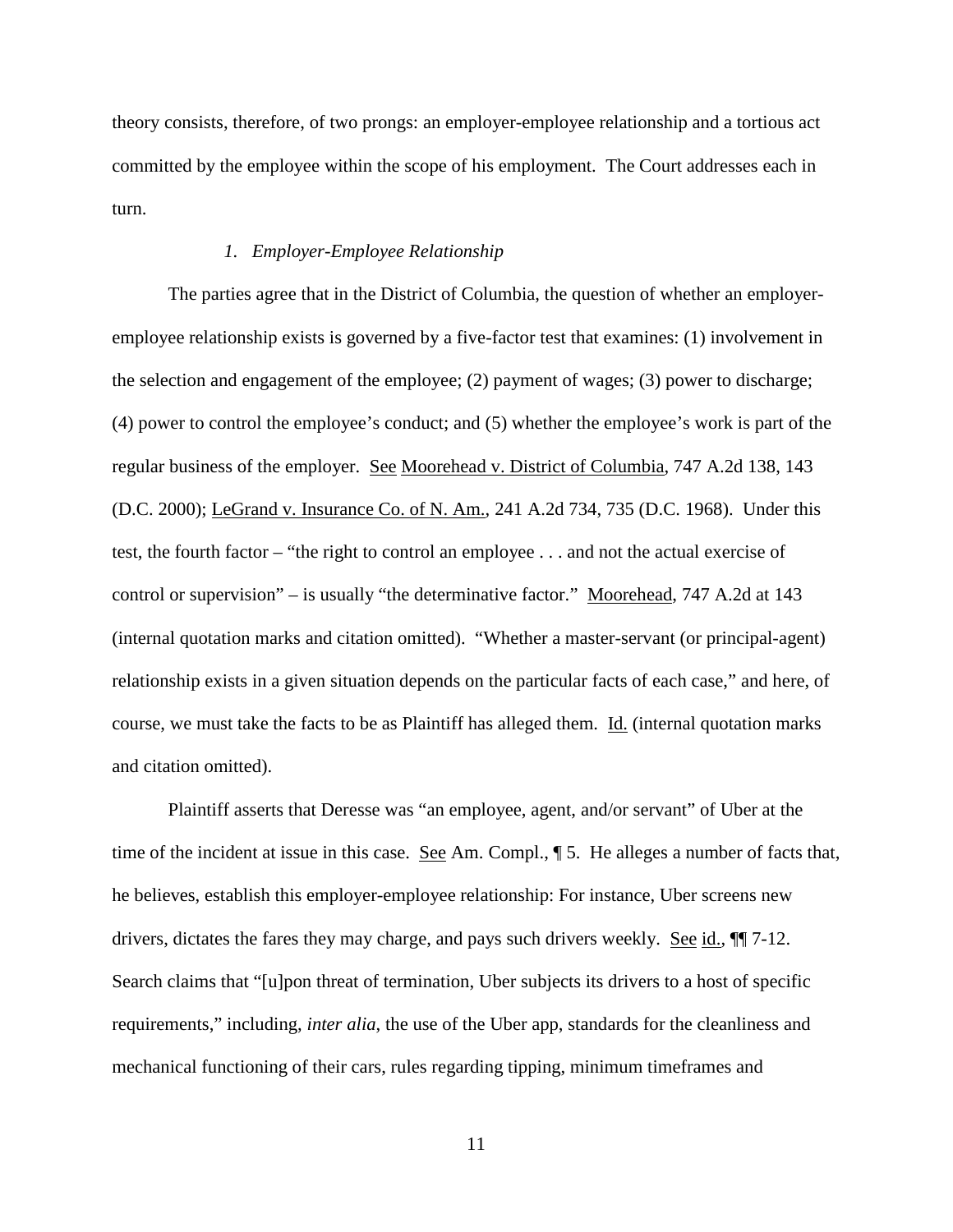acceptance rates for ride requests, and display of the Uber logo. See id., 15. According to Plaintiff, these facts establish the first four factors of the aforementioned test. See Opp. at 12-13. Search maintains that the fifth factor, whether Deresse's work is part of Uber's regular business, is satisfied by his allegation that "Uber is a car service" for which Deresse was a driver. See Am. Compl., ¶ 6; Opp. at 13.

The Court agrees, for the most part. The Amended Complaint sets forth facts illustrating Uber's involvement in the selection process of new drivers (by way of its screening procedures); payment of wages (by paying drivers weekly rather than permitting them to collect payment or tips directly from passengers); and termination of employees (by enjoying broad latitude to terminate employees who fail to comply with the company's standards). As to the question whether driving is Uber's regular business, Defendant simply disagrees with Plaintiff's factual allegation that the company is a "car service." It does not argue – for good reason – that even if Uber is a car service, as alleged, Deresse's driving is not its regular work.

This leaves the fourth and "determinative" factor: whether Uber controlled Deresse's day-to-day operations or merely exercised general supervision over his activities. Uber contends that an entity that monitors, evaluates, and improves the results of a worker's performance is not necessarily an employer. See Mot. at 7; see also N. Am. Van Lines, Inc. v. NLRB, 869 F.2d 596, 599 (D.C. Cir. 1989) (company may maintain "global oversight" over an independent contractor without exercising the control of an employer). In Uber's view, the "specific requirements" cited by Plaintiff indicate such global oversight but "are not indicia of an employer-employee relationship." Mot. at 8.

Uber is correct that "the right to inspect [and] the right to set standards" are not necessarily "indicia of control," but may be "indicative of a contractual relationship" between an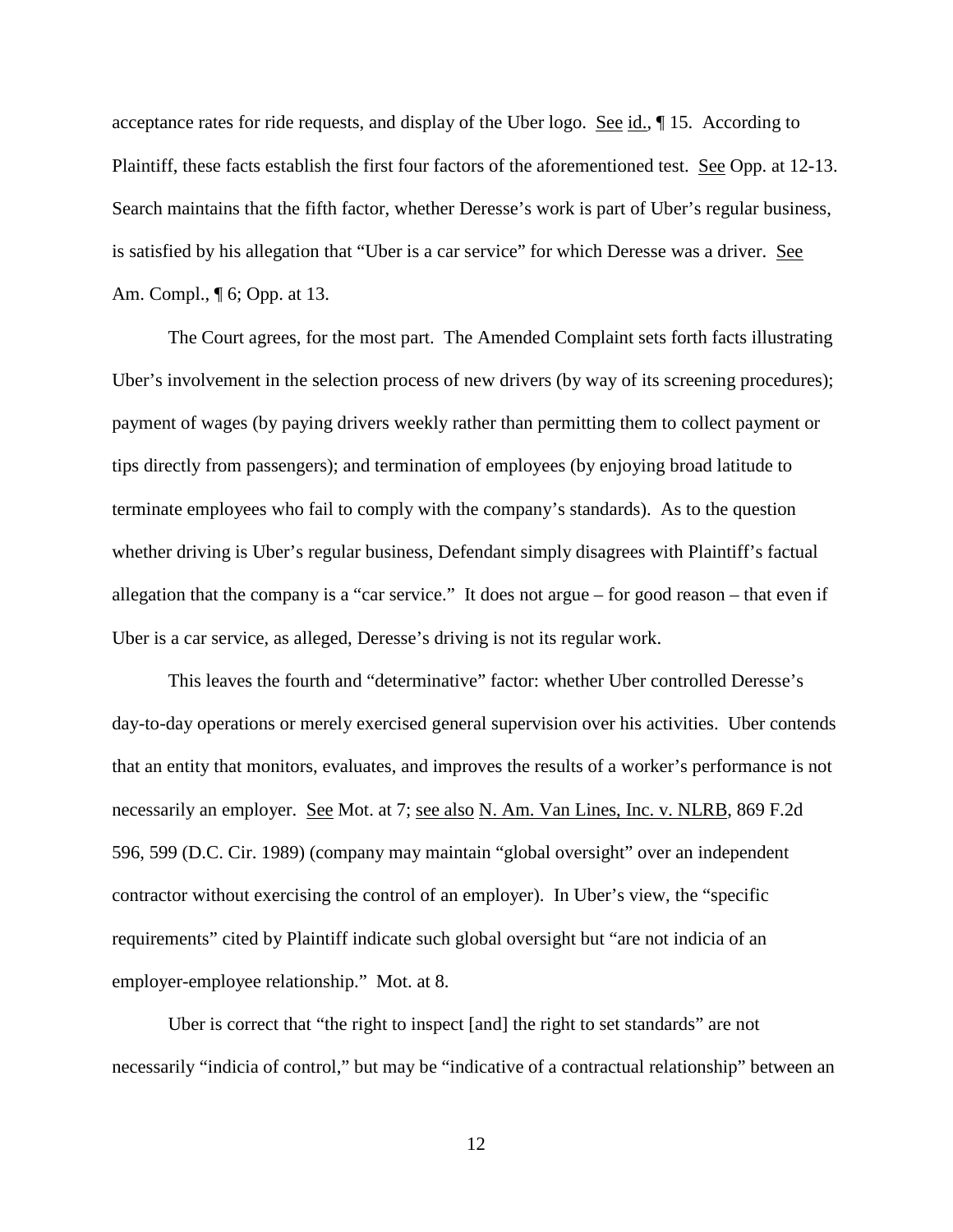employer and independent contractor. Giles v. Shell Oil Corp., 487 A.2d 610, 613 (D.C. 1985). However, "the parties' actual relationship, in spite of contractual language, may be the conclusive factor." Id. (emphasis added).

The District of Columbia Court of Appeals' opinion in Schecter is instructive for this issue. The court there examined a number of facts in determining whether a home deliveryman who stole jewelry and other valuables from a customer was employed by the delivery company for which he worked. The company made most decisions as to the routes, deliveries, clothing, and morning start times of the deliveryman, accommodating some route preferences but "not relinquishing control" over routes. Schecter, 892 A.2d at 425. Like Uber drivers, the deliverymen enjoyed a "right to decline any" delivery requests, but only up to a point, for the retail chain could mandate some deliveries. Id. And, like Uber drivers, deliverymen were granted some flexibility with regard to timeliness; the delivery company afforded them delivery windows, but it measured their performance based on timely deliveries and terminated those whose performance was unsatisfactory. Id. Effectively, the delivery company "controlled in some detail the manner in which a driver made each delivery." Id. at 426. Based on these facts, the court concluded, "An impartial juror could reasonably find" that the delivery company placed "substantial limitation[s] upon the independence of those who wished to make deliveries" for the company, "consistent with their being servants or employees, rather than independent contractors." Id. For that reason, the court reversed the trial court's directed verdict for the defendant.

Here, Plaintiff has alleged that Uber controls the rate of refusal of ride requests, the timeliness of the drivers' responses to requests, the display on vehicles of its logo, the frequency with which drivers may contact passengers, the drivers' interactions with passengers (including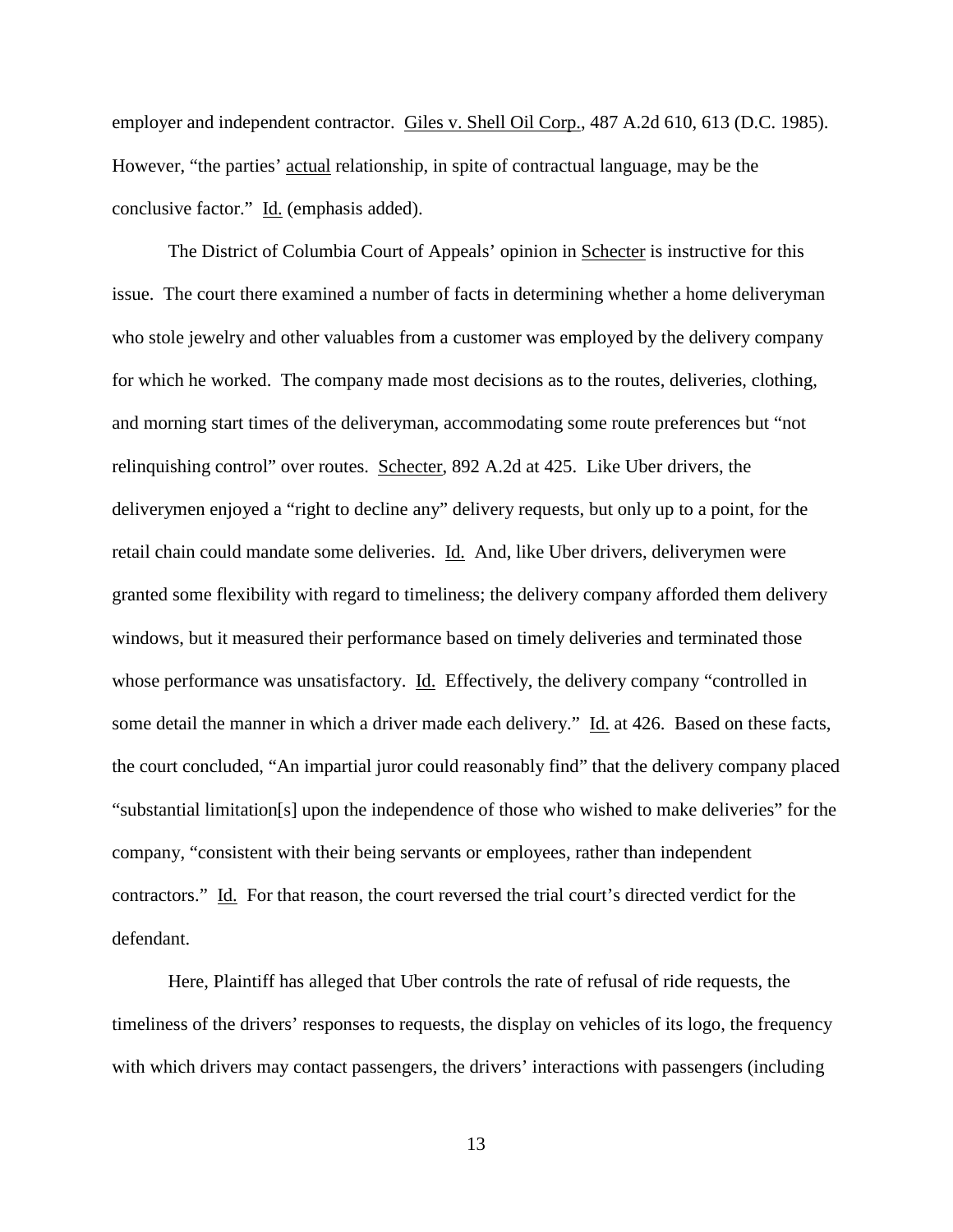how they accept tips and collect fares), and the quality of drivers via its rating system. See Am. Compl.,  $\P$  15, 8. Taking these allegations as true, a reasonable factfinder could conclude that Uber exercised control over Deresse in a manner evincing an employer-employee relationship.

In its Reply, Uber devotes considerable energy to an examination of an unpublished case in this district, Ames v. Yellow Cab of D.C., No. 00-3116, 2006 WL 2711546 (D.D.C. Sept. 21, 2006), which it believes is on all fours with this one. In that case, the court held that Yellow Cab operated a scheme to license its name and logo, not a cab service, and that individual cab drivers were not its employees; consequently, the court granted summary judgment to Yellow Cab on the *respondeat superior* claim. See id. at \*7. But the facts of that case differ considerably from those alleged in this Complaint: Yellow Cab could not terminate any of its employees but could only cancel the licensing arrangement; Yellow Cab did not set a driver's fares; Yellow Cab did not pay its drivers wages or any other form of compensation; Yellow Cab did not require cab drivers to acquire rides through its dispatch service at all, meaning that it had no limits on a driver's refusal rate; Yellow Cab did not impose other restrictions on drivers' interactions with their passengers (*i.e.*, relating to tipping or cash payments); and Yellow Cab did not "hire the drivers," but rather set minimum requirements for licensees of its logo and name. See id. at \*4- 7. Given the particular conditions of Uber's arrangement with its drivers, as presented by Search, the Court does not find Ames to dictate the same result, even if this Court were bound to follow it. In sum, the Court cannot determine as a matter of law that Deresse was an independent contractor.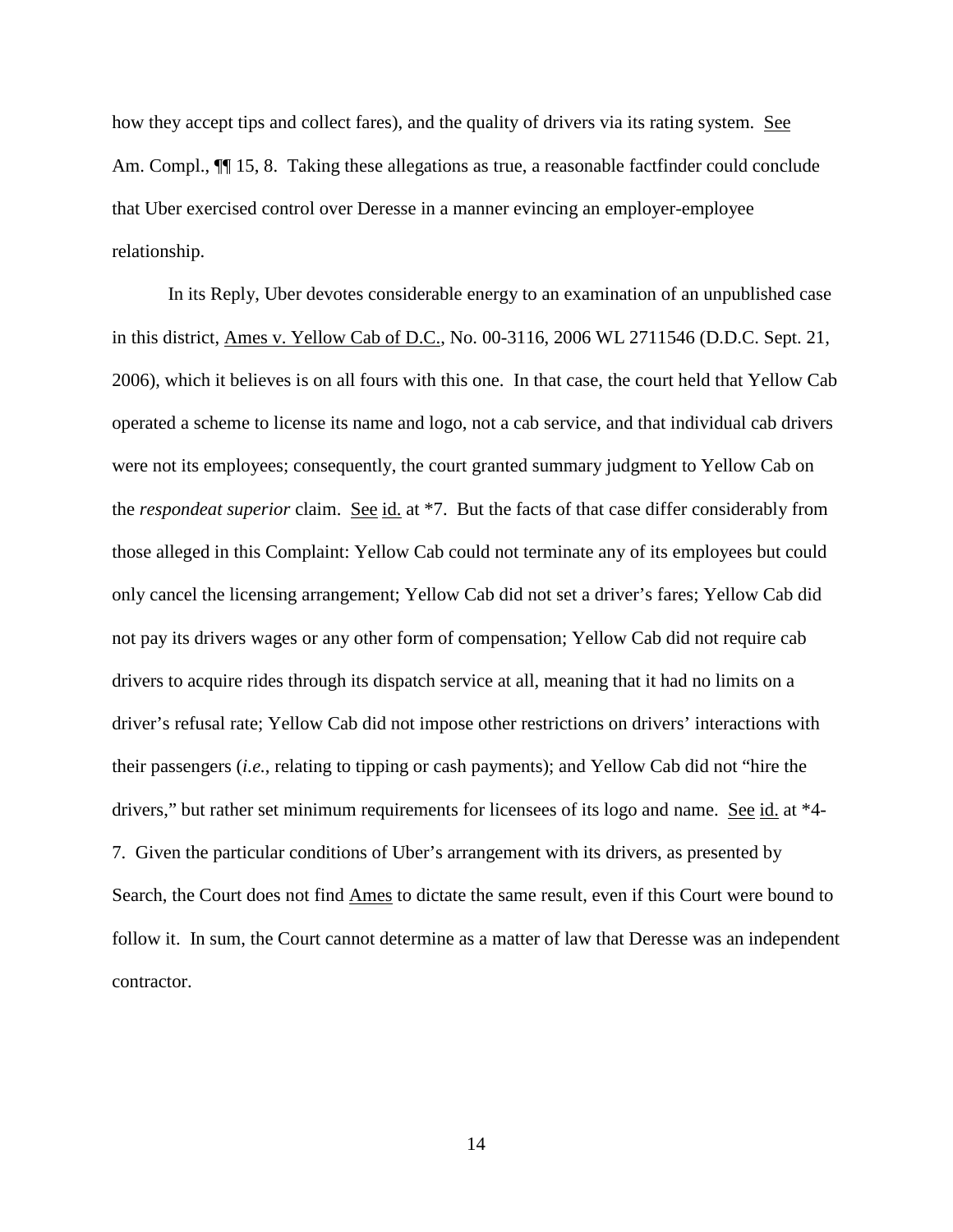#### *2. Scope of Employment*

Even if the Court does determine that an employer-employee relationship may exist between Deresse and Uber, Defendant contends that it is nevertheless not liable for his alleged assault on Search, as the stabbing occurred outside the scope of his employment. See Mot. at 9. If an employee's conduct "is different in kind from that authorized, far beyond the authorized time or space limits, or too little actuated by a purpose to serve" his employer, that conduct falls outside the scope of employment. See District of Columbia v. Coron, 515 A.2d 435, 437 (D.C. 1986). In taking such a position, Uber points to Penn Cent. Transp. Co. v. Reddick, 398 A.2d 27 (D.C. 1979), in which the court determined that an assault committed by a railroad employee was not within the scope of his employment because it "was in no sense, either wholly or partially in furtherance of [the employer's] business." Id. at 32. Defendant relies also on Boykin v. District of Columbia, 484 A.2d 560 (D.C. 1984), in which the court held that a sexual assault by an employee of D.C. public schools fell outside the scope of the assailant's employment, as it was not the result of any effort to advance his employer's aims.

Uber appears to believe that "a violent attack . . . could not conceivably be one of a limousine driver's job duties," and it is therefore always outside the scope of his employment. See Mot. at 10. But the "scope of employment" inquiry in the District of Columbia is not as narrow as Defendant would like to imagine. In fact, if "there is evidence that the assault grew out of a job-related controversy," an assault may very well fall within the scope of the perpetrator's employment. See Hechinger Co. v. Johnson, 761 A.2d 15, 25 (D.C. 2000). In Johnson, a cashier at a lumber store assaulted a customer, and because testimony indicated that "the incident was precipitated by a discussion concerning some scraps of wood" that led to an argument about paying for the wood, the court determined that it would be "reasonable for the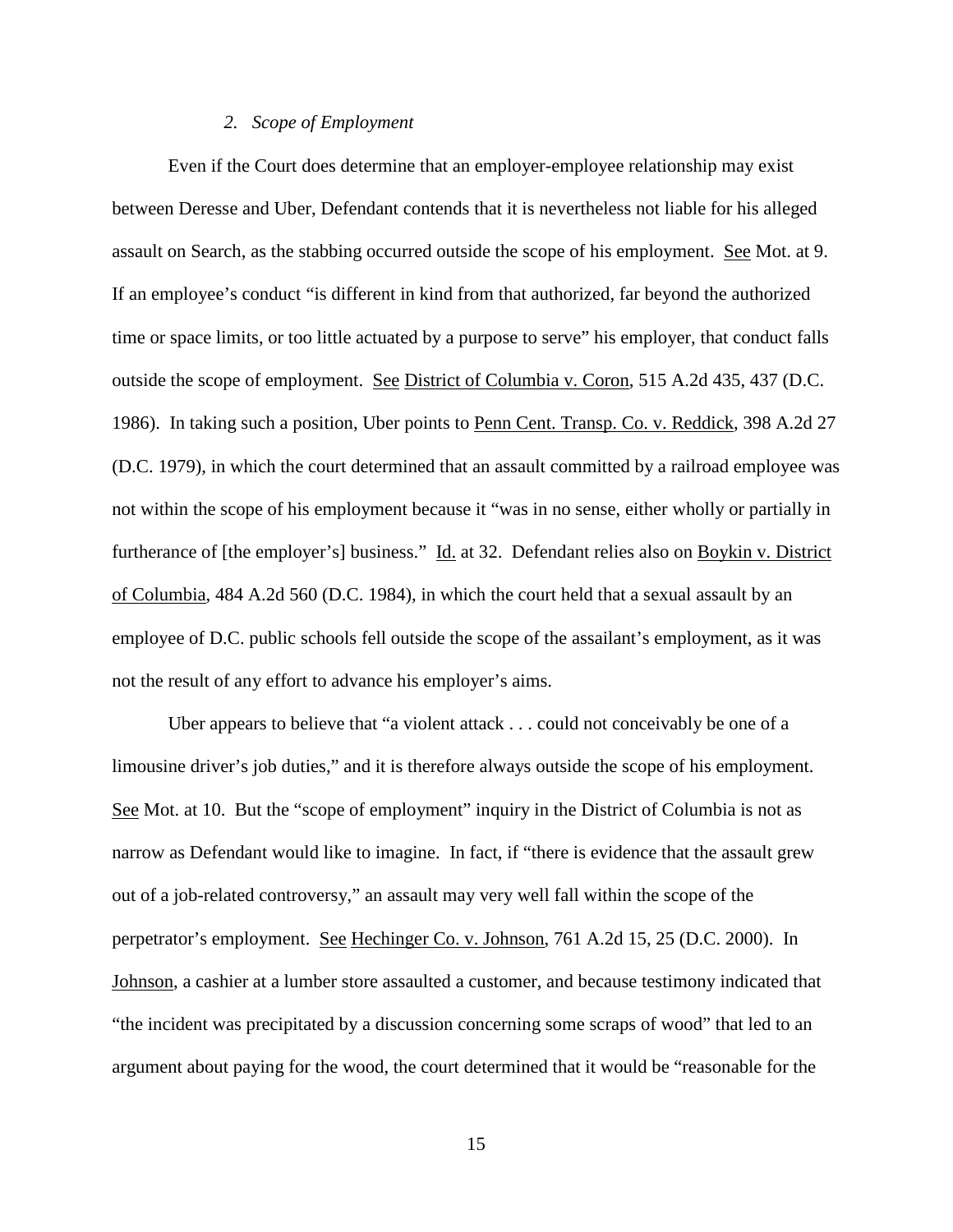jury to conclude that the [employee's] actions were motivated by a desire to require [the customer] to pay for the wood which he presumed to be the property of his employer" or "to conclude that the employee acted on behalf of his employer to resolve a job-related dispute." Id. Thus, where the employee "acted, at least partially," to serve his employer's interests, a physical altercation with a customer may still fall within the requisite "scope" of employment. See id. Accord Murphy v. Army Distaff Found., Inc., 458 A.2d 61, 63 (D.C. 1983) (when "there is some indication that the shooting [by a gardener of a trespasser] was the outgrowth of a job related encounter," court could not conclude that, as a matter of law, gardener's employer was not vicarious liable) (emphasis added); see also Lyon v. Carey, 533 F.2d 649, 651-52 (D.C. Cir. 1976) (question whether deliveryman's rape and knifing of customer was within scope of employment turned on whether rape was direct outgrowth of transaction-related dispute and should go to jury).

Here, Plaintiff has alleged facts suggesting that the dispute giving rise to Deresse's attack grew out of an encounter related to Uber's business. According to the Complaint, the disagreement "arose out of the business transaction that brought Mr. Search to Defendant Deresse's Uber car, and it was triggered by a dispute over the conduct of Uber's business (providing car service)." Am. Compl.,  $\sqrt{\phantom{a}21}$ . This is sufficient to survive a 12(b)(6) motion; Plaintiff need not disclose additional details about the content of the dispute at this stage. The fact that the attack was carried out after Search exited Deresse's vehicle, moreover, does not absolve Uber of liability. Plaintiff asserts that his presence in the vehicle was a direct result of Uber's business, and that the tension that led to his assault began only after he "boarded the Uber car." Id., ¶ 18. Further, he states that Deresse assaulted him immediately after he left Deresse's car – not hours or days later – hence not so far in time or space from the business transaction as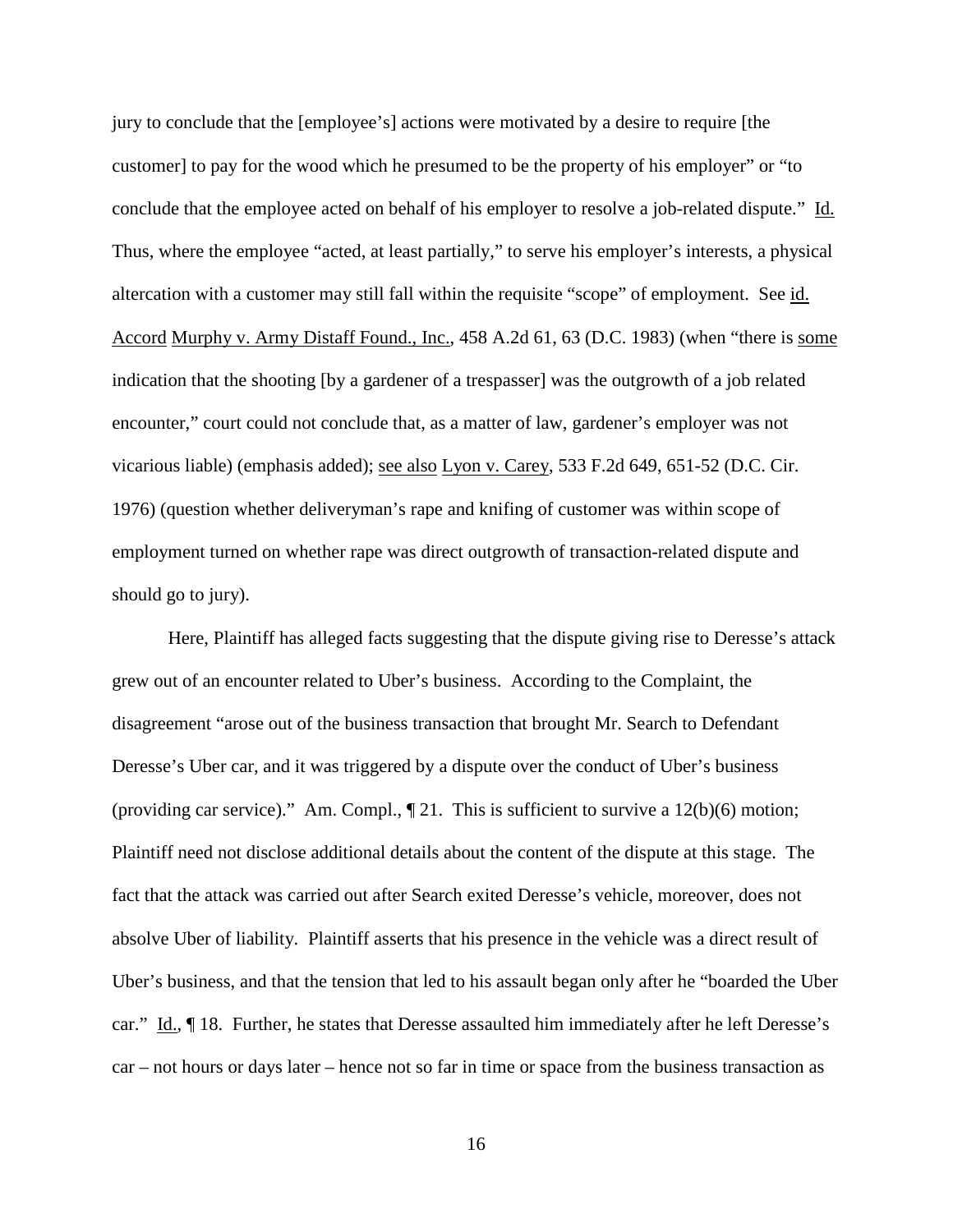to cut off Uber's liability. See Coron, 515 A.2d at 437. "Scope of employment is ordinarily a question for the jury," Doe v. Sipper, 821 F. Supp. 2d 384, 388 (D.D.C. 2011), and here the Court cannot conclude that, as a matter of law, Deresse's alleged stabbing was an act outside such employment.

## D. Count V: Apparent Agency

Even if Deresse and Uber are not bound by an actual employer-employee relationship, Plaintiff argues in the alternative that Uber represented to customers, including Search, that its drivers were its agents, and that it screened and managed them accordingly. See Am. Compl., ¶¶ 50-53. The District of Columbia recognizes "apparent authority" as a basis for imputing liability for the tortious acts of independent contractors to those who hired them "when the principal places the agent in such a position as to mislead third persons into believing that the agent is clothed with the authority which in fact he does not possess." Makins v. District of Columbia, 861 A.2d 590, 594 (D.C. 2004). Apparent authority "depends upon the third-party's perception of the agent's authority," which "may be based upon written or spoken words or any other conduct of the principal which, reasonably interpreted, causes the third person to believe that the principal consents to have the act done on her behalf" by the apparent agent. Id. (internal quotation marks and citations omitted). An inquiry into the existence of such authority operates something like the hoary legal principle known as the "duck test": "[I]f it walks like a duck, swims like a duck, and quacks like a duck, it's a duck." Lake v. Neal, 585 F.3d 1059, 1059 (7th Cir. 2009). The doctrine, at bottom, "prevents [Defendant] from denying any liability for the torts of its independent contractors while it profits from the image and good will created by the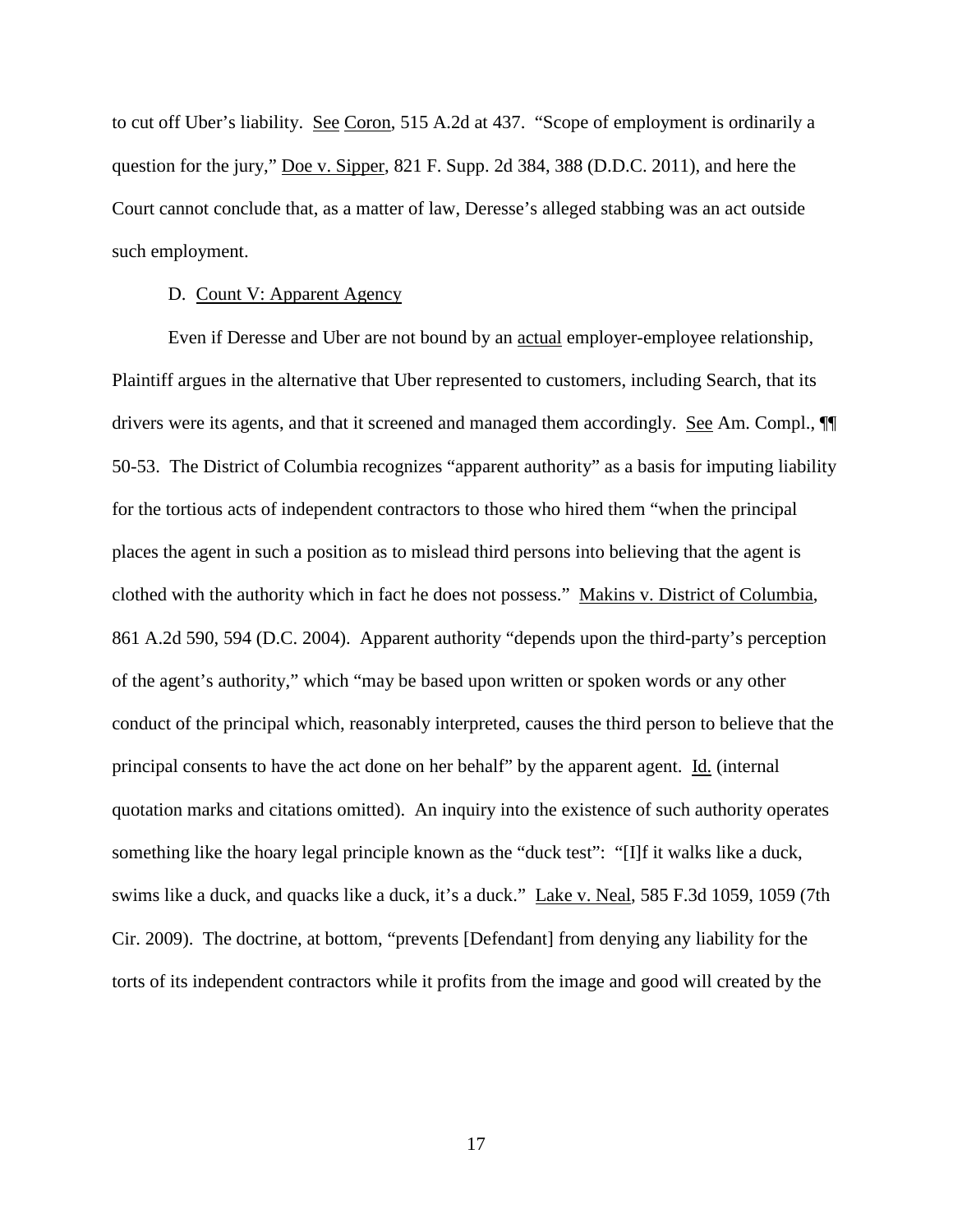company's general business reputation." Wilson v. Good Humor Corp., 757 F.2d 1293, 1302 (D.C. Cir. 1985).

Search alleges that Uber, "[t]hrough several forms of media" such as its mobile app and its website, represented to customers that it is "your private driver," "that it subjects its drivers to rigorous screening procedures" before hiring them, and that it "continues to monitor" those drivers after they are hired. See Am. Compl., ¶¶ 6-8. Uber responds that it "could not have been clearer that Mr. Deresse was not its agent, and it was unreasonable for Plaintiff to believe" otherwise. See Mot. at 13. For this rebuttal, however, Uber relies entirely on its User Agreement, in which it "included an exculpatory provision whereby Uber clearly, unequivocally and specifically stated that Mr. Deresse was not [its] agent." Id. The parties spill considerable ink over the meaning and effect of the User Agreement and on how it was perceived by Uber customers. Yet, whatever its exculpatory effect, the User Agreement is material outside the Complaint, offered to disprove the facts as alleged therein, and the Court thus cannot consider it in resolving the 12(b)(6) motion at hand.

Uber nonetheless asks the Court to take judicial notice of the User Agreement because it "is found on Uber's website," and "its accuracy cannot be reasonably questioned." Mot. at 8 n.2 (citing Fed. R. Evid. 201(b)). But the Court is concerned that the document's accuracy can reasonably be questioned: For example, Uber has not established that the User Agreement on its website at the time of the filing of its Motion was identical to the Agreement to which Search consented when he downloaded the Uber app. Uber furthermore asks the Court to do more than simply take notice of the fact that the User Agreement exists on Uber's website; Uber also requests that the Court interpret and apply its terms to refute Plaintiff's allegations. This request is beyond the scope of Rule 201(b). See, e.g., Nat'l Org. for Women, Washington, D.C. Chapter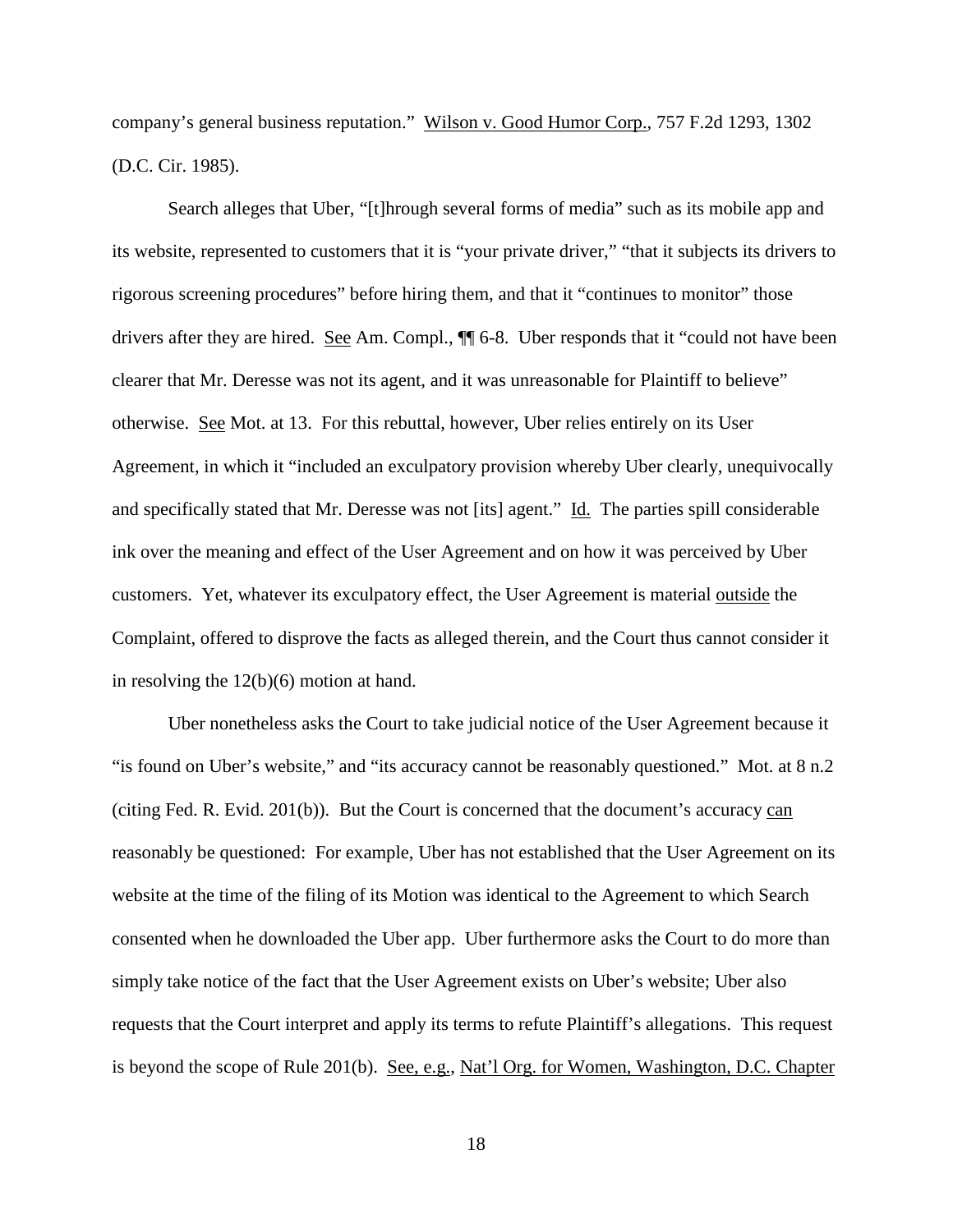v. Soc. Sec. Admin. of Dep't of Health & Human Servs., 736 F.2d 727, 738 n.95 (D.C. Cir.

1984) (explaining that a concept "at the heart of Fed. R. Evid. 201" is that "[f]acts pertaining to the parties and their businesses and activities . . . are intrinsically the kind of facts that ordinarily ought not to be determined without giving the parties a chance to know and to meet any evidence that may be unfavorable to them") (quoting 2 K. Davis, Administrative Law Treatise, § 12:3 at 413 (2d ed. 1979)). Because the Court is not required to take judicial notice of any adjudicative fact, and because it believes that Uber failed to supply "the necessary information" to establish the accuracy of any facts outside the Complaint, the Court declines to take notice of them here. See Fed. R. Evid. 201(c).

Because a district court cannot "look[] outside the complaint to factual matters" without converting the motion to dismiss into one for summary judgment, Marshall Cnty. Health Care Auth. v. Shalala, 988 F.2d 1221, 1226 (D.C. Cir. 1993), the Court declines to consider Uber's User Agreement and its evidence purportedly contradicting the allegations in the Complaint. And because Defendant provides no other basis for dismissing Plaintiff's apparent-agency theory of liability, the Court will allow that count to move forward.

## E. Count VI: D.C. Consumer Protection Procedures Act

In addition to common-law negligence and vicarious-liability theories, Search also advances a cause of action under the D.C. Consumer Protection Procedures Act. That Act prohibits misleading or deceiving a consumer by "represent[ing] that goods or services have a . . . sponsorship, approval, certification, . . . that they do not have"; "represent[ing] that goods or services are of [a] particular standard [or] quality . . . if in fact they are of another"; and "misrepresent [ing] . . . a material fact which has a tendency to mislead." D.C. Code §§ 28-3904(a)-(e). Any consumer may file suit "seeking relief from the use of a trade practice in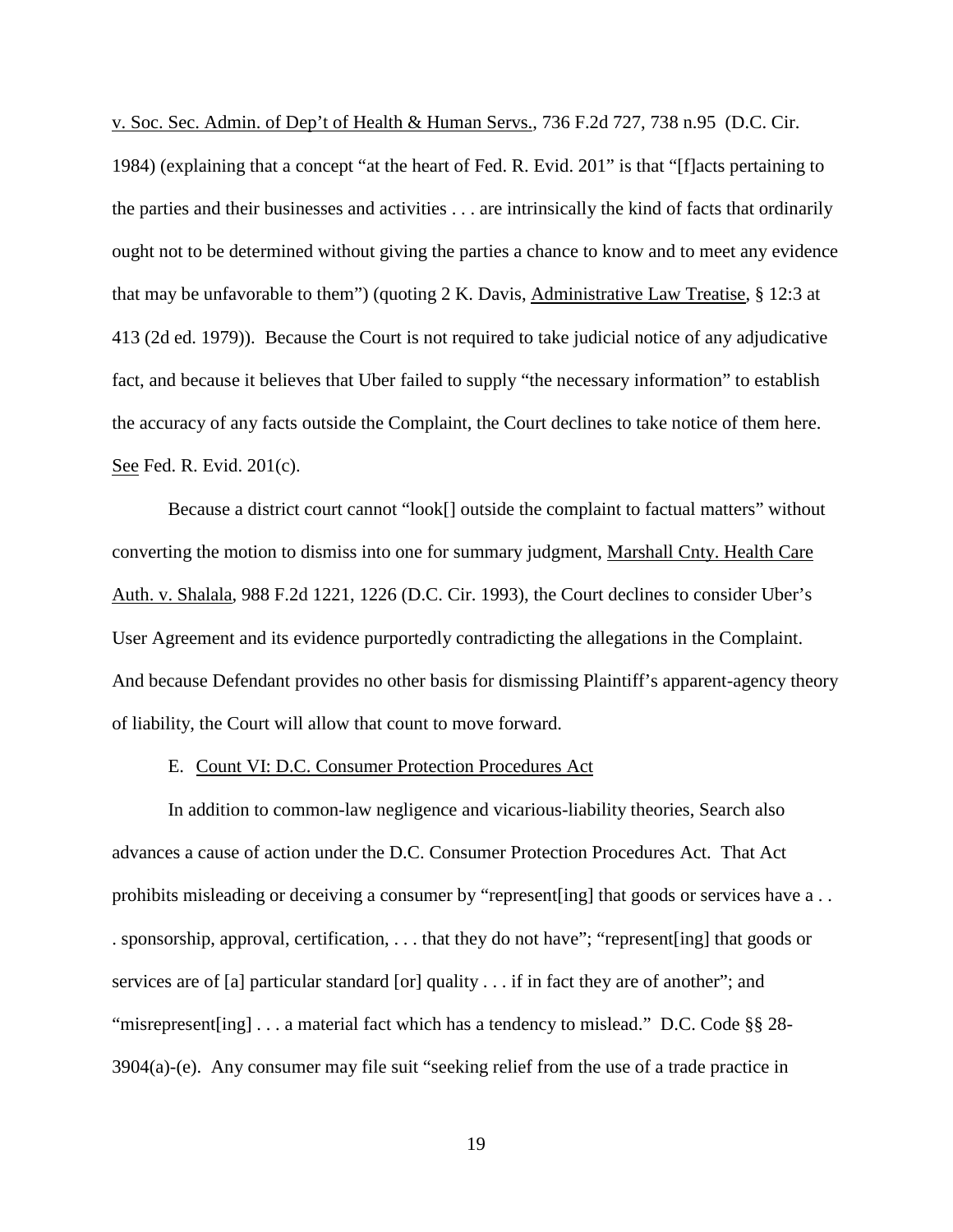violation of" these provisions. Id.  $\S$  28-3905(k)(1)(A). Search complains that Uber "repeatedly represented to the consumer public, including specifically to Plaintiff, that its drivers were rigorously screened in order to ensure that they would not pose a danger to passengers," but that Uber failed to conduct such screenings. See Am. Compl.,  $\P$  56-57.

In its Motion, Uber's response is three-fold. First, the company believes it "delivered the service which it promised to Plaintiff" by connecting Search to Deresse via its technology. See Mot. at 15. Plaintiff retorts that Uber "did not promise consumers nothing more than a warm body driving a car." Opp. at 25. Ultimately, though, whether the service Uber provides is simply "connect[ing] Plaintiff to a driver," Mot. at 15, or something more is a factual dispute, as is the question whether Uber represented to customers that its sole service would be this connection. Uber's response is unavailing at this stage, where the Court must take Search's factual allegations as true.

Second, Uber maintains that Plaintiff never alleges that it did not perform a "background screening" of Deresse or that doing so "would have disclosed that he was a danger to passengers." Id. On the contrary, Plaintiff did allege that "Uber failed to conduct thorough screenings of its drivers (either up-front background investigations or on a continuing basis), including specifically of Defendant Deresse." Am. Compl., ¶ 57. That allegation is sufficient to state a claim under the CPPA. This statute, unlike Plaintiff's negligent-hiring claim, does not require Search to allege that, had Uber performed a background investigation, it would have unearthed information alerting it to Deresse's dangerous personality. Under the Act, he need only allege that Defendant misrepresented a material fact that has a tendency to mislead, Plaintiff relied on that misrepresentation, and he suffered damages as a result. Search has done so here. See Beck v. Test Masters Educ. Servs., Inc., 994 F. Supp. 2d 90, 96 (D.D.C. 2013) ("[T]he thrust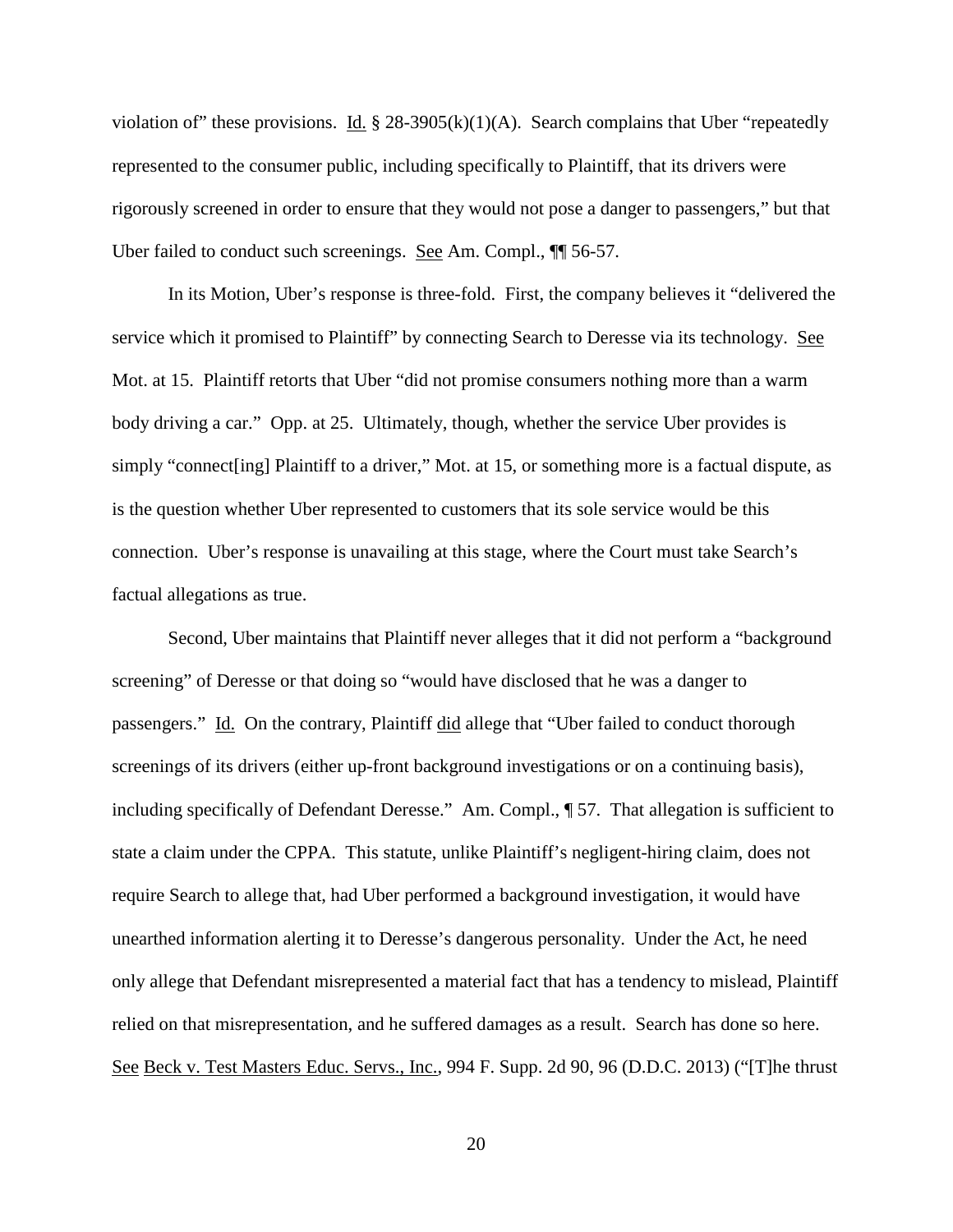of the D.C. CPPA is much more liberal than common law fraud claims – no proof of intent is required by the alleging party. Plaintiff must only establish that defendant made a misrepresentation – affirmative or implied – to prevail.").

Finally, Uber relies once again on its User Agreement, this time for the proposition that it did not represent to passengers that its "service or application will meet [their] requirements or expectations" and that it made "no representation, warranty, or guaranty as to the reliability, safety, . . . quality, [or] suitability . . . of any services, products or goods obtained by third parties through the use of the service or application." Mot. at 16 (quoting User Agreement). In light of this disclaimer, Uber argues, no reasonable person would have relied on "any statements in advertisements or other promotional material which Plaintiff deems made contrary representations[,] as they were commercial puffery." Reply at 15.

But the Court must disregard this last argument, as it relies on material outside the Complaint – again, Uber's User Agreement – to refute the facts alleged therein. The Court must instead assume that, as Search alleged, Uber misrepresented that its drivers were safe and that a reasonable consumer would rely on those misrepresentations. Uber's Motion as to the CPPA claim will thus be denied. [1](#page-20-0)

### F. Count VIII: Gross Negligence and Punitive Damages

The final count in Plaintiff's Amended Complaint asserts that "Uber's actions and/or omissions were performed with evil motive, recklessness, actual malice, with intent to injure,

<span id="page-20-0"></span> $<sup>1</sup>$  The Court notes that, in its Reply, Defendant argues for the first time that Plaintiff seeks to recover for personal</sup> injuries in Count VI, and that "the CPPA does not allow recovery for personal injuries of a tortious nature." Reply at 16 (quoting McGaughey v. District of Columbia, 740 F. Supp. 2d 23, 26 (D.D.C. 2010)). But Search does not seek relief for personal injuries under the CPPA; rather, in Count VI he seeks relief only under the Act's privateenforcement mechanism, whereby individuals may be awarded enumerated treble damages, attorney fees, punitive damages, limited restitution, or injunctive relief, if a business is found to have engaged in a trade practice that violates the Act. See D.C. Code § 28-3905(k). Plaintiff does not appear to seek additional relief for personal injuries under the CPPA.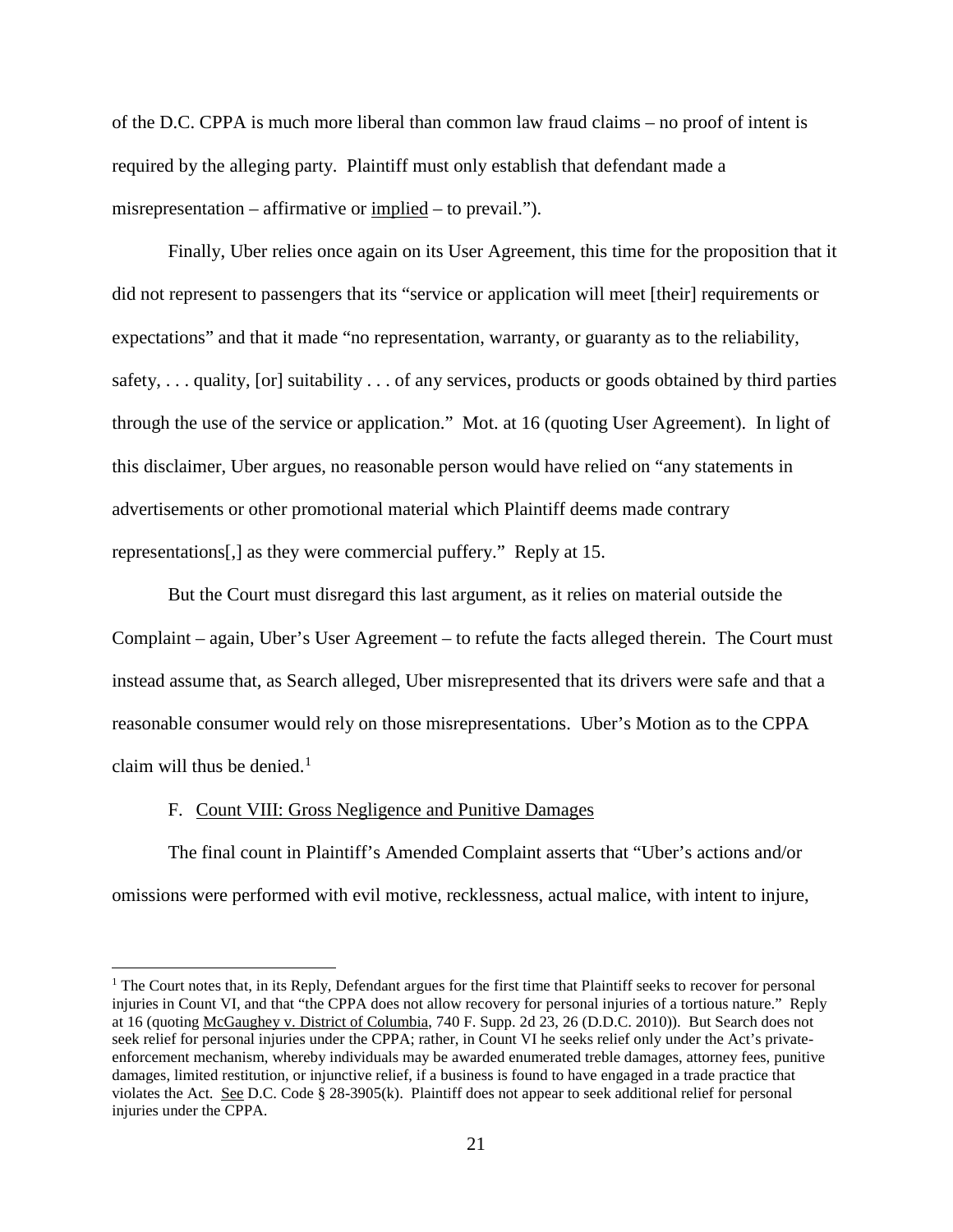and/or in willful disregard for the rights of Plaintiff," such that these acts "constitute gross negligence." Am. Compl., ¶ 67. As a result of Uber's "willful and wanton disregard of Plaintiff's safety," Search also contends that "an award of punitive damages . . . to punish Defendant" would be appropriate. Id., 169.

In the District of Columbia, "courts have traditionally analyzed whether a defendant acted with gross negligence only in limited circumstances where gross negligence is a specific element of a claim or defense, or for equitable reasons." Hernandez v. District of Columbia, 845 F. Supp. 2d 112, 116 (D.D.C. 2012) (internal citations omitted). Generally, where plaintiff "has already alleged a negligence claim . . . the Court defers to the general rule in the District of Columbia against recognizing degrees of negligence and will dismiss as duplicative plaintiff's claim for gross negligence . . . as a separate basis of liability." Id. That is the case here. The Complaint includes multiple counts of negligence against Uber (*i.e.*, Counts I, IV, V), and Search does not identify any relevant statutory claim or defense requiring a showing of gross negligence. See, e.g., District of Columbia v. Walker, 689 A.2d 40, 44-45 (D.C. 1997) (interpreting D.C. statute with separate definitions for gross and ordinary negligence). Plaintiff thus cannot look to D.C. law for a separate cause of action for gross negligence.

Nor does D.C. law furnish Plaintiff with a stand-alone cause of action for "punitive damages." Rather, such damages are available only as a remedy – and, even then, only in rare circumstances. See Gharib v. Wolf, 518 F. Supp. 2d 50, 56 (D.D.C. 2007) (dismissing "punitive damages" count because "punitive damages is a remedy and not a freestanding cause of action"); see also International Kitchen Exhaust Cleaning Ass'n v. Power Washers of N. Am., 81 F. Supp. 2d 70, 74 (D.D.C. 2000) (dismissing "punitive damages" count where it was "mispleaded . . . as a free-standing cause of action," but "declin[ing] to rule on whether [that plaintiff] may recover